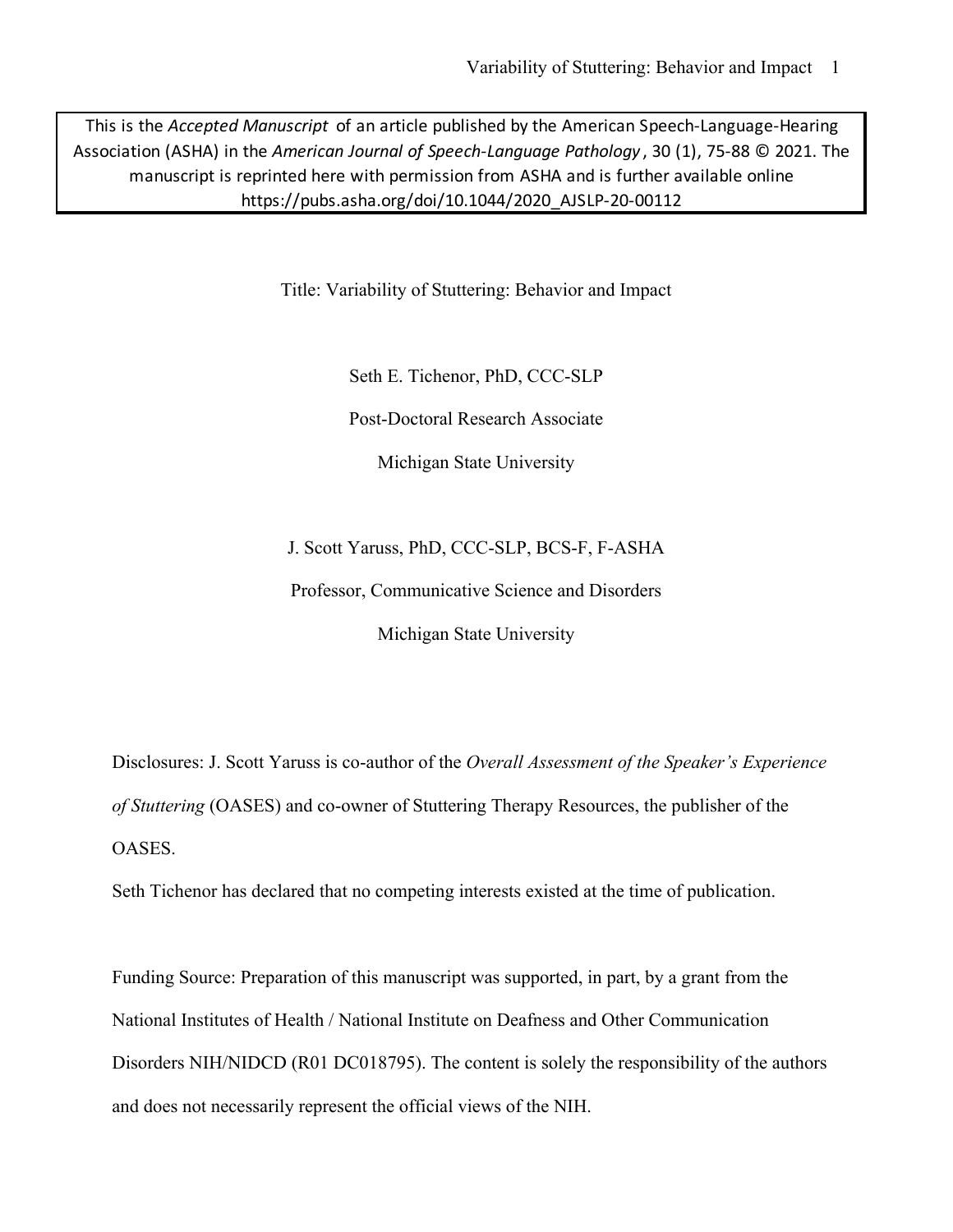### Abstract

Purpose: It has long been known that stuttering behaviors vary across time and situation (Constantino et al., 2016; Shulman, 1955; Yaruss, 1997a). Preliminary evidence suggests that this variability negatively affects people who stutter (Tichenor & Yaruss, 2018) and that stuttering behaviors are more variable than adverse impact associated with stuttering (Constantino et al., 2016). More information is needed to determine how variability affects people who stutter and what the clinical and research implications of variability may be. Method: 204 adults who stutter participated in a mixed methods study exploring (1) how variability of stuttering affects people who stutter in comparison to other aspects of the condition, and (2) which aspects of the overall experience of stuttering are variable. Results: Analyses indicated that variability is very commonly experienced by people who stutter and that it is among the most frustrating aspects of the condition. Qualitative analyses revealed that variability is experienced in all aspects of the stuttering condition, including the observable behavior (as well as other affective, behavioral, and cognitive reactions) and the adverse impact of stuttering. Notable individual differences were found in terms of which specific aspects of the condition were more variable for different respondents. Overall, analyses revealed that the variability of different aspects of stuttering can be viewed in a hierarchy from most variable to least variable: *More-External* aspects (e.g., frequency, duration), *More-Internal* aspects (e.g., covert behaviors, physical tension)*,* and *Cognitive-Affective* experiences (e.g., negative thoughts, feelings, and self-image).

Discussion: These findings suggest that the variability is a common and burdensome aspect of the experience of stuttering and underscore the importance of considering variability in stuttering behavior, reactions, and impact, in research, assessment, and treatment for adults who stutter.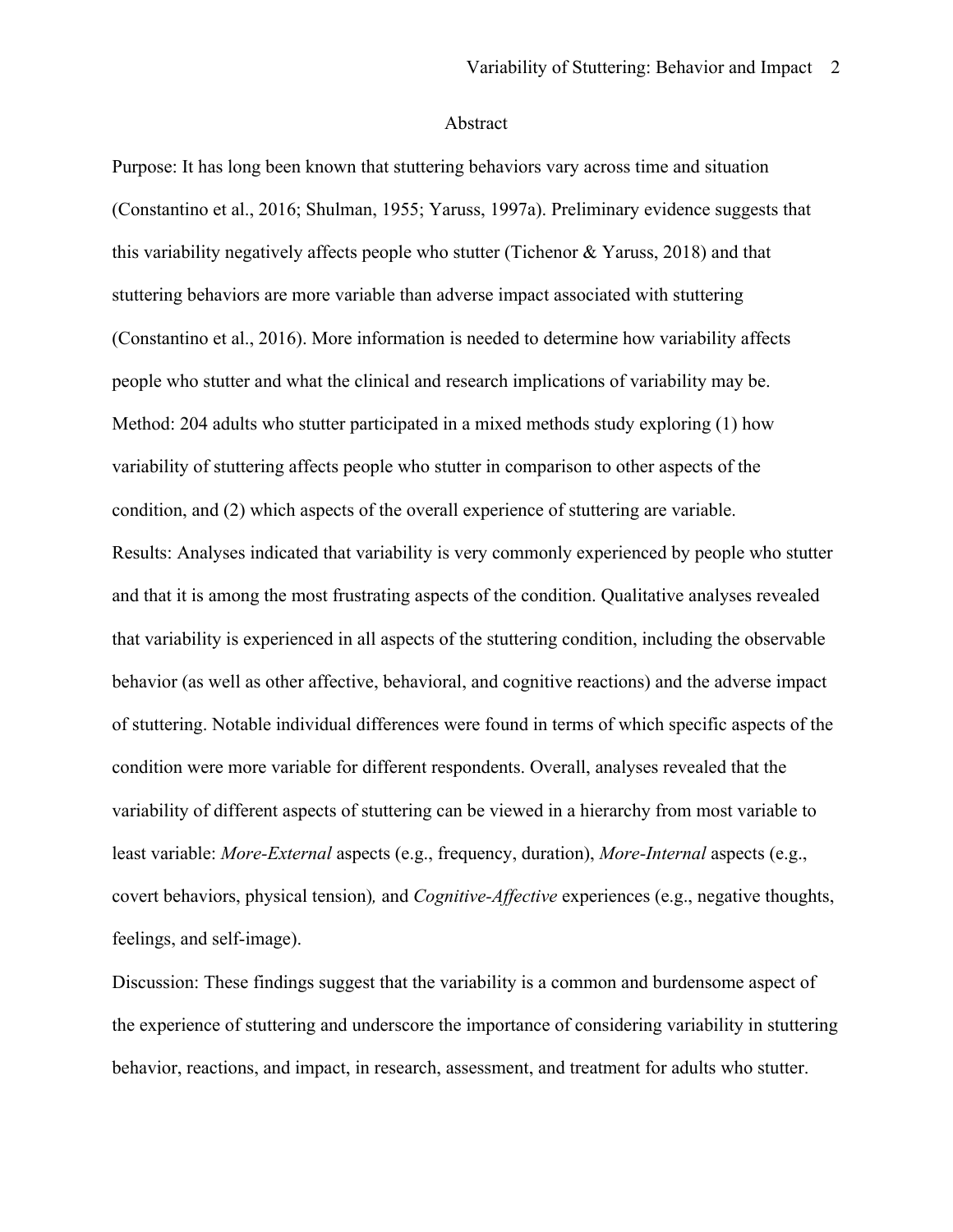It has long been known that stuttering behaviors vary across time and situation and that people who stutter exhibit different amounts or degrees of stuttering depending upon factors such as the setting they are in, whom they are talking to, and what they are talking about (Constantino et al., 2016; R. J. Ingham, 1975; Shulman, 1955; Yaruss, 1997a). In one early investigation, Shulman (1955) sought to capture the variability of observed stuttering behaviors by asking participants to read aloud in different speaking situations with different audiences across a period of two weeks. Though participants in the study tended to stutter less on subsequent readings of the same passage, their frequency of stuttering increased in some speaking environments and decreased in others, suggesting a high degree of variability across situations and over time. Yaruss (1997a) found that the frequency of both *more typical* (see Yaruss, 1997a, also called *non-stuttered*) and *less typical* (*stuttered*) disfluencies produced by preschool children varied greatly across five tasks that are commonly used in the assessment of stuttering (picture description, story-telling, play, speaking while under pressure, and conversation with a parent). Differences in the frequency of stuttering behaviors between tasks was significantly greater than the differences in the frequency of stuttering within tasks, indicating that speaking task is an important factor influencing the amount of stuttering behaviors that a child exhibits. More recently, Constantino et al. (2016) measured the frequency, duration, and severity of stuttering behaviors, as well as adverse impact related to the condition (see Tichenor & Yaruss, 2019b; Yaruss & Quesal, 2004, for discussion of adverse impact) experienced by six adults who stutter over 5 separate days spread across two weeks. The frequency of stuttering behavior showed great variation over time, with some participants changing observable severity classifications (e.g., mild or severe) from one point in time to another. Adverse impact, as measured by the *Overall*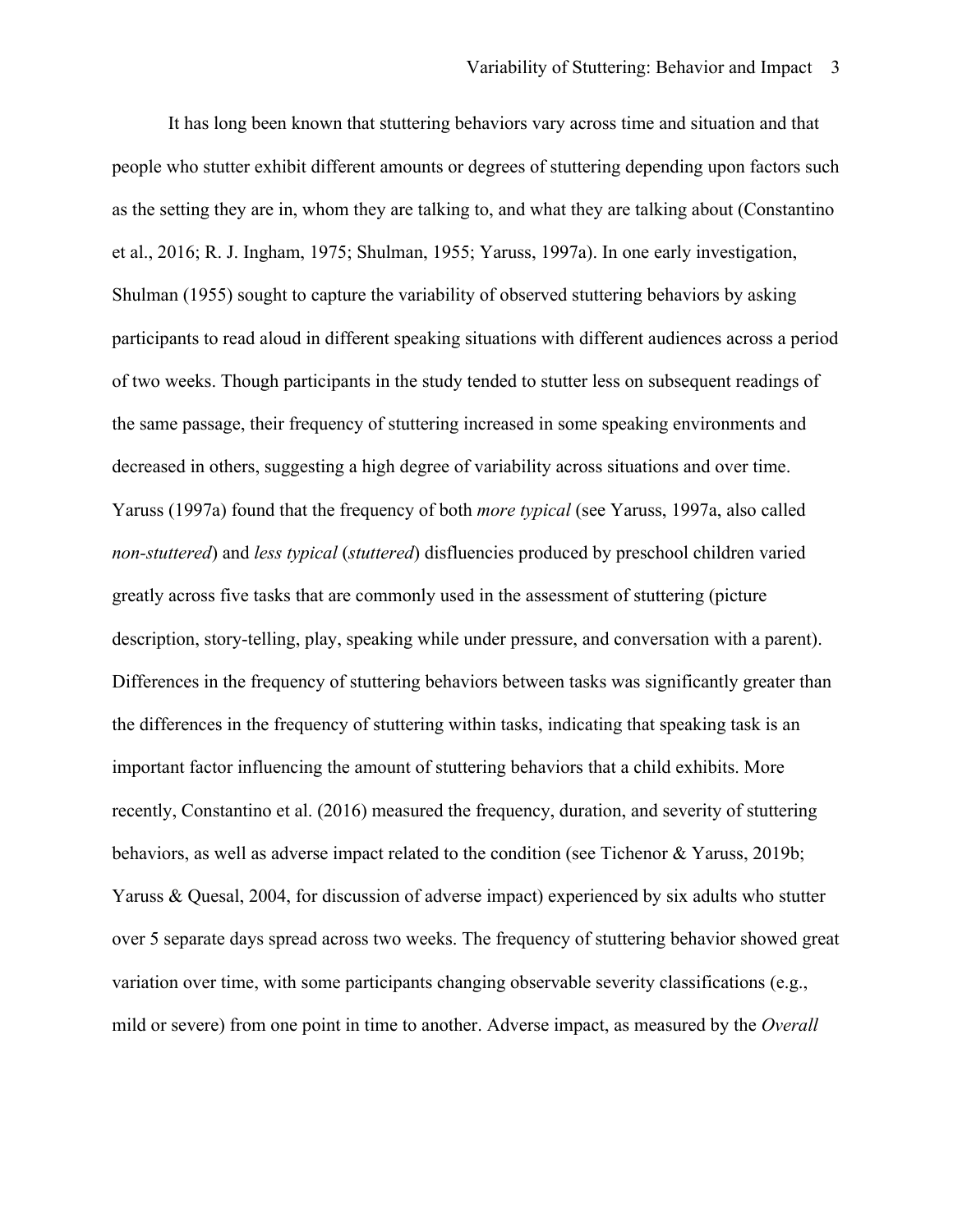*Assessment of the Speaker's Experience of Stuttering* (OASES; Yaruss & Quesal, 2006, 2016) was found to be less variable over the two-week study period.

Variability has been discussed as an aspect of the condition that complicates assessment and treatment (Conture, 1990; Logan & Haj-Tas, 2007; Sawyer & Yairi, 2006; Starkweather, 1987; Van Riper, 1982), and it is widely acknowledged that in-clinic speech measures may not be indicative of speech behaviors in the real world (R. J. Ingham, 1975, 1980). Van Riper (1982) stated,

When estimating severity in the initial diagnosis or when ascertaining progress at different times during the course of therapy, it is important not to confine the speech samples… the amount of stuttering [behavior] varies markedly in different speaking situations… [and] may not be representative of [their] real difficulty in communication. (p. 227)

Some researchers and clinicians have attempted to account for situational variability of stuttering behavior by advocating for the use of multiple speech samples, both in the clinical setting and in other environments (Costello & Ingham, 1984). Several authors also have advocated for the use of multiple samples in different environments *and* at different points in time in an attempt to capture a more representative indication of a person's speech in the realworld (Conture, 2001; Gordon & Luper, 1992; Gregory & Hill, 1999; J. C. Ingham & Riley, 1998; O'Brian, Packman, & Onslow, 2004; Yaruss, 1997b). Clinically, the *Stuttering Severity Instrument* – 4<sup>th</sup> Edition (SSI-4; Riley, 2009) suggests that clinicians collect a spontaneous speech sample consisting of 150-500 syllables, as well as a reading sample where appropriate. Speech samples of 100 to 300 syllables have been frequently used in research (e.g., Conture, 2001), though longer samples may provide more representative indications of a person's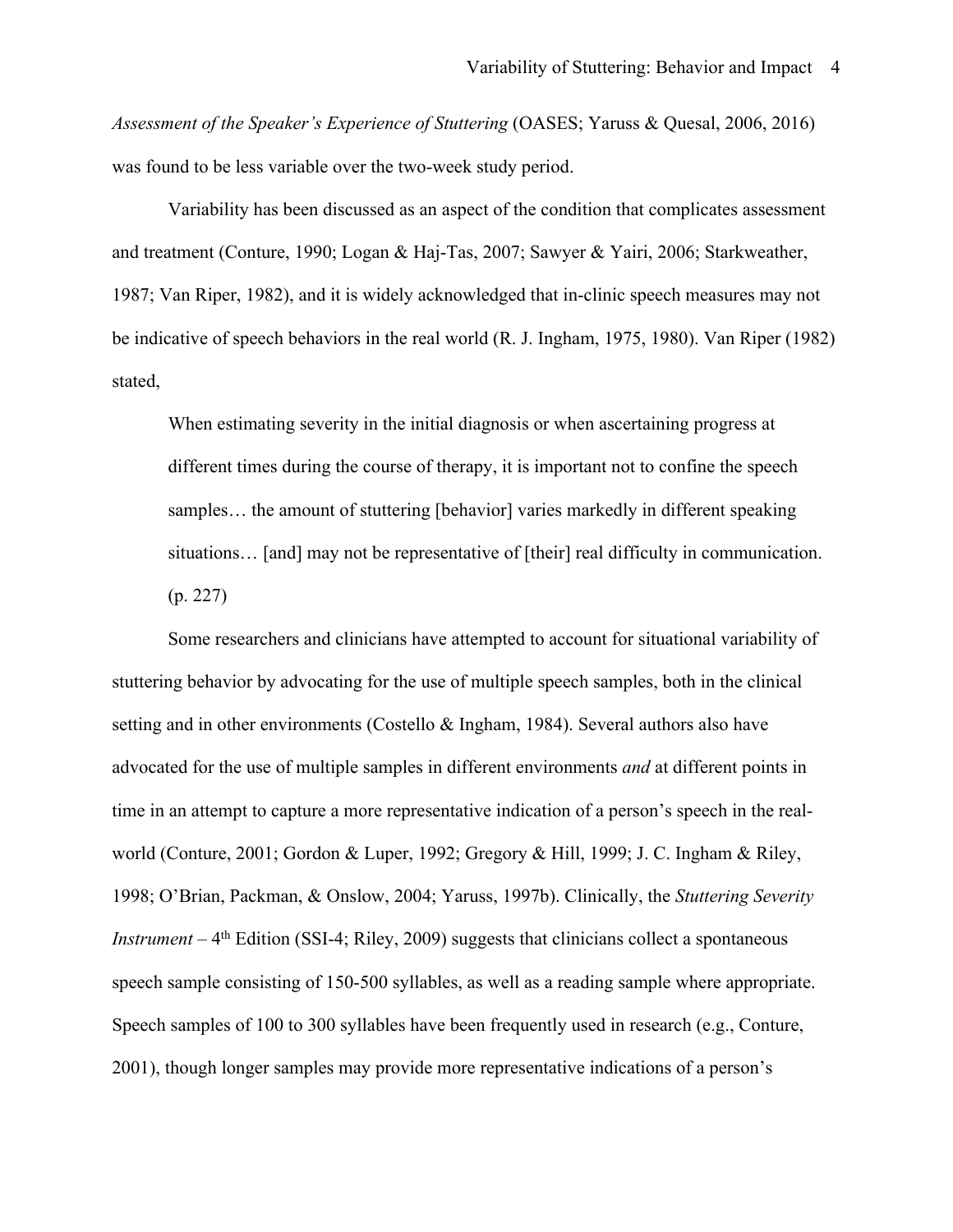stuttering in a particular situation and at a particular point in time (see Sawyer & Yairi, 2006, for review). Some have advocated for recording longer speech samples (e.g., 1200 syllables), with data suggesting that the frequency of stuttering behaviors increases as speech sample size increases (Sawyer & Yairi, 2006). These recommendations attempt to account for the inherent variability in the observable characteristics of stuttering, both within and between situations. Still, relatively little research has directly examined variability itself, and few studies have examined whether other aspects of the stuttering condition, such as negative emotional/cognitive reactions to stuttering or the overall impact of stuttering on a person's life, vary in a similar way. Despite the common acknowledgment that stuttering is variable and that this variability impacts assessment or treatment, much less is known about whether or how much other aspects of the stuttering condition vary and how any such variability might affect people who stutter.

Preliminary evidence suggests that people who stutter consider variability to be frustrating and limiting. Tichenor and Yaruss (2018) explored the experiences of 13 adults who stutter in order to determine how people who stutter conceptualize moments of stuttering. The authors found that people who stutter view variability of stuttering behavior over time and across situations as a key aspect of their experience of stuttering. In addition to experiencing variability in the stuttering behavior itself, some participants also reported variability in other aspects of the condition, including the presence of physical tension or struggle and the occurrence of negative thoughts and feelings. Having so many aspects of the condition vary has been cited as one of the factors that makes stuttering so difficult for people to adapt to. For example, Participant 5 stated:

Actually, I think my stutter has changed a lot throughout all the years. I've picked up habits and gotten rid of habits, picked up different ones, and gotten rid of them again...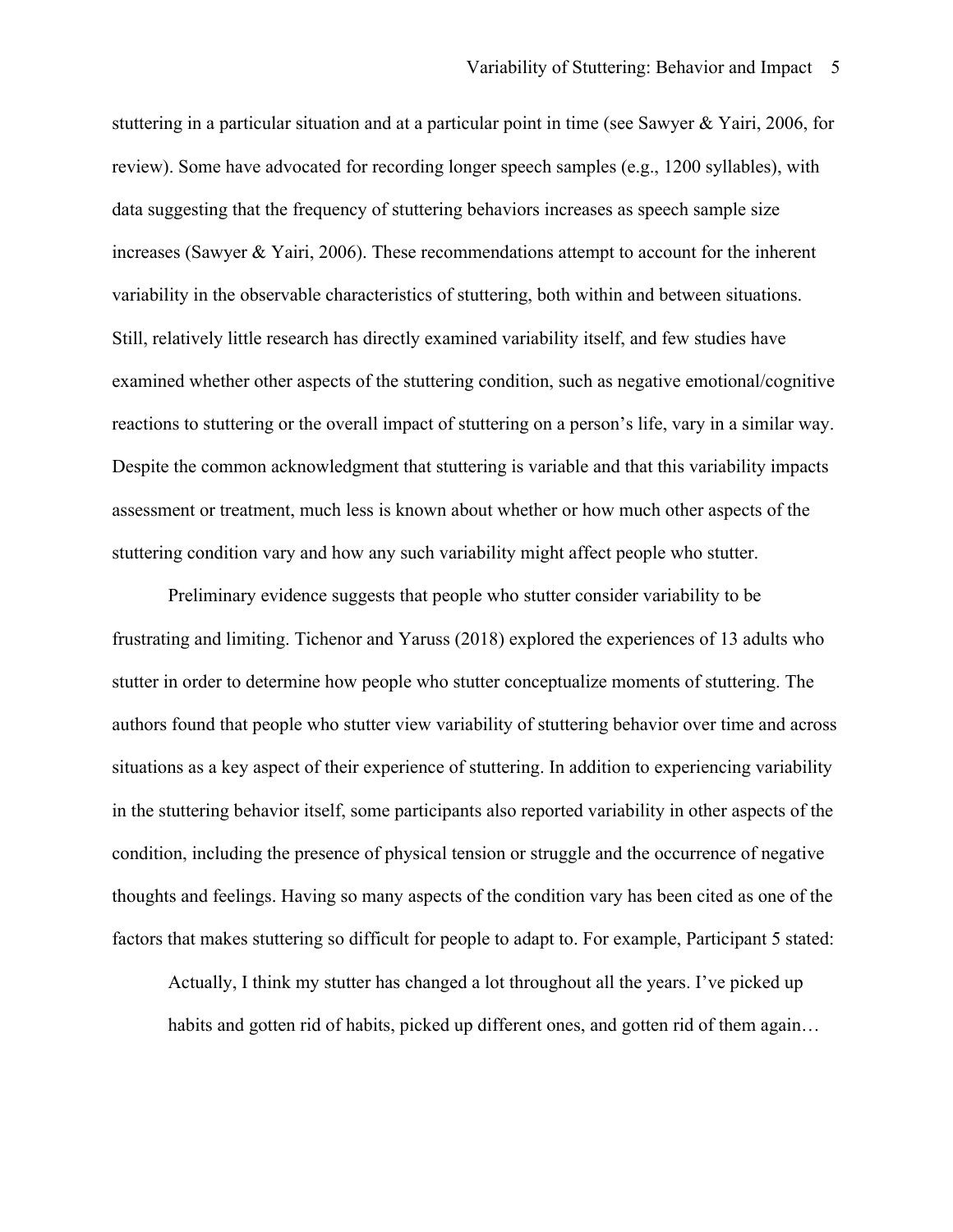*the variability still annoys me so much.* (Tichenor & Yaruss, 2018, p. 1186, emphasis added)

If variability is contributing to the adverse impact of stuttering people who stutter experience, then more information is needed to provide insights about how clinicians can help to diminish that adverse impact. A better understanding of the occurrence and impact of variability will therefore support improvements in both assessment (e.g., for more accurately describing the experience of individuals who stutter) and treatment (e.g., for helping people cope effectively with the effects of variability). A better understanding variability will also support improvements in the categorization and description of participants in stuttering research. One study has shown that variability in observable stuttering behavior does not change classification status for children who are judged to be stuttering based on a specific criterion for the production of stutter-like speech behaviors (Johnson et al., 2009). Still, it is not yet known whether other aspects of variability might influence clinical or research classifications or outcomes.

Decades of work have mentioned the value of considering variability in research, assessment, and treatment of stuttering (Costello & Ingham, 1984; Gordon & Luper, 1992; J. C. Ingham & Riley, 1998; O'Brian, Packman, Onslow, et al., 2004; Sawyer & Yairi, 2006). At present, however, it is not actually known how common variability is for the population of people who stutter as a whole. It is also not known whether or how the experience of variability changes over time, and whether or how variability might cause limitations for people who stutter. Preliminary evidence such as that cited above from Tichenor & Yaruss (2018) suggest that variability is, in and of itself, a frustrating aspect of the condition, but it is not known how this frustration compares to other aspects of the overall stuttering condition. This lack of information about the overall degree and impact of variability hampers accurate assessment of stuttering, for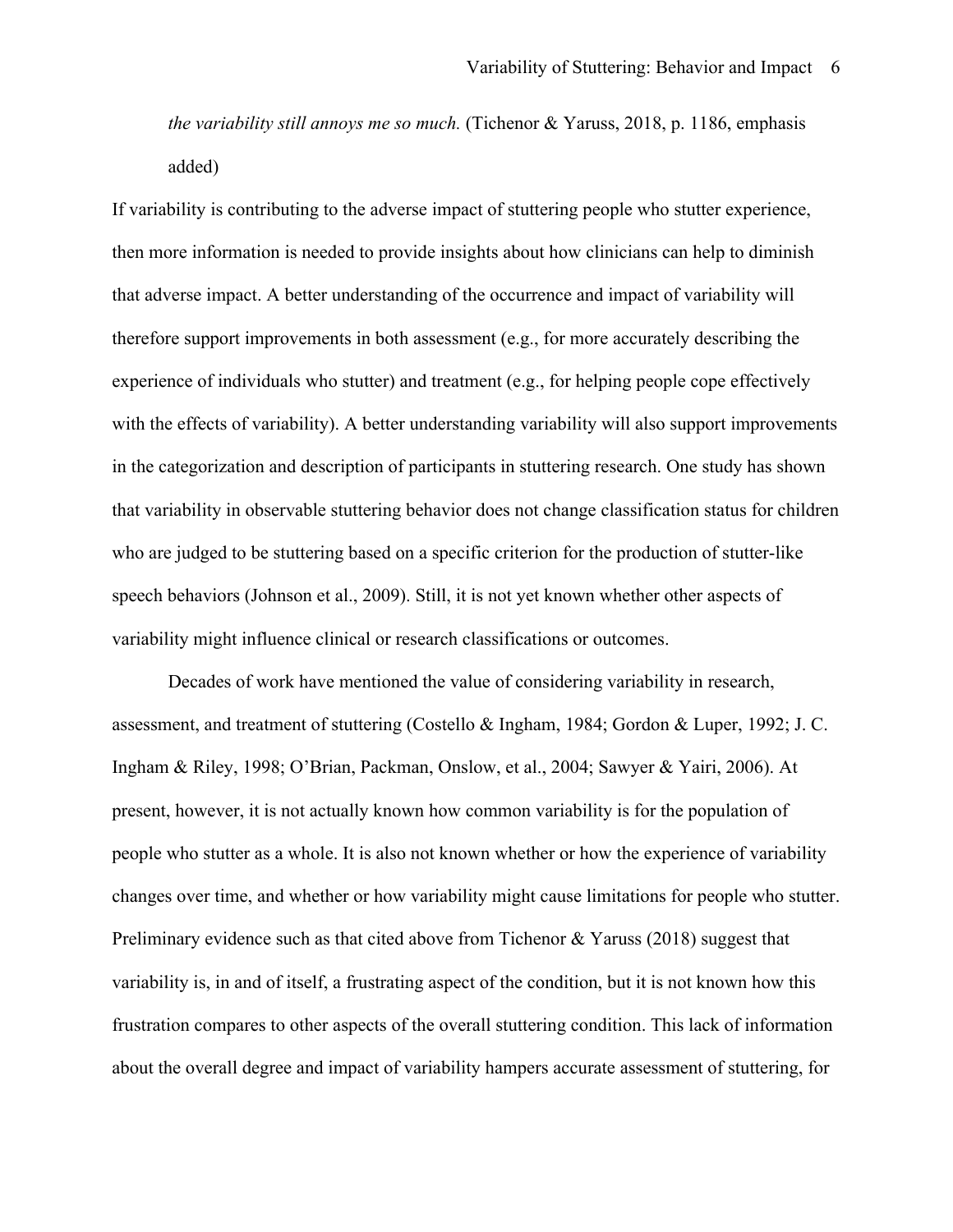it is unknown if even long speech samples in different situations can capture the real-world variability people who stutter experience on a daily basis. The general lack of knowledge about variability also hampers appropriate intervention, for clinicians do not yet know whether or how to address variability within the context of treatment. More information is needed to determine which aspects of the stuttering condition are more or less variable. Such data will increase the ability of researchers and clinicians to determine whether findings from scientific or clinical assessments are applicable to different people's experiences of stuttering. The purpose of this study, therefore, was to explore the variability of stuttering through a mixed-methods investigation in which adults who stutter were asked about: (a) how variability affects their lives in comparison to other aspects of the condition, and (b) which aspects of their overall experience of stuttering are variable.

#### **METHOD**

#### **Participants and Procedures**

This study involved an online survey distributed widely to adults who stutter. The survey, described below, included a series of Likert and open-ended questions aimed at exploring how variability affects people's lives and which aspect(s) of stuttering are variable. A total of 218 people opened the link to the survey. Fourteen people were excluded from final data analysis for completing no meaningful portions of the survey (i.e., completing nothing past the consent form). The total number of participants who provided meaningful data that was analyzed in this study was 204. Demographic data, including age at the time of the survey, age of stuttering onset, history of participation in self-help/support and speech therapy, and ethnicity are presented in Table 1. Demographic data were missing for some participants because these questions were asked at the end of the survey, and participants discontinued the study before completing the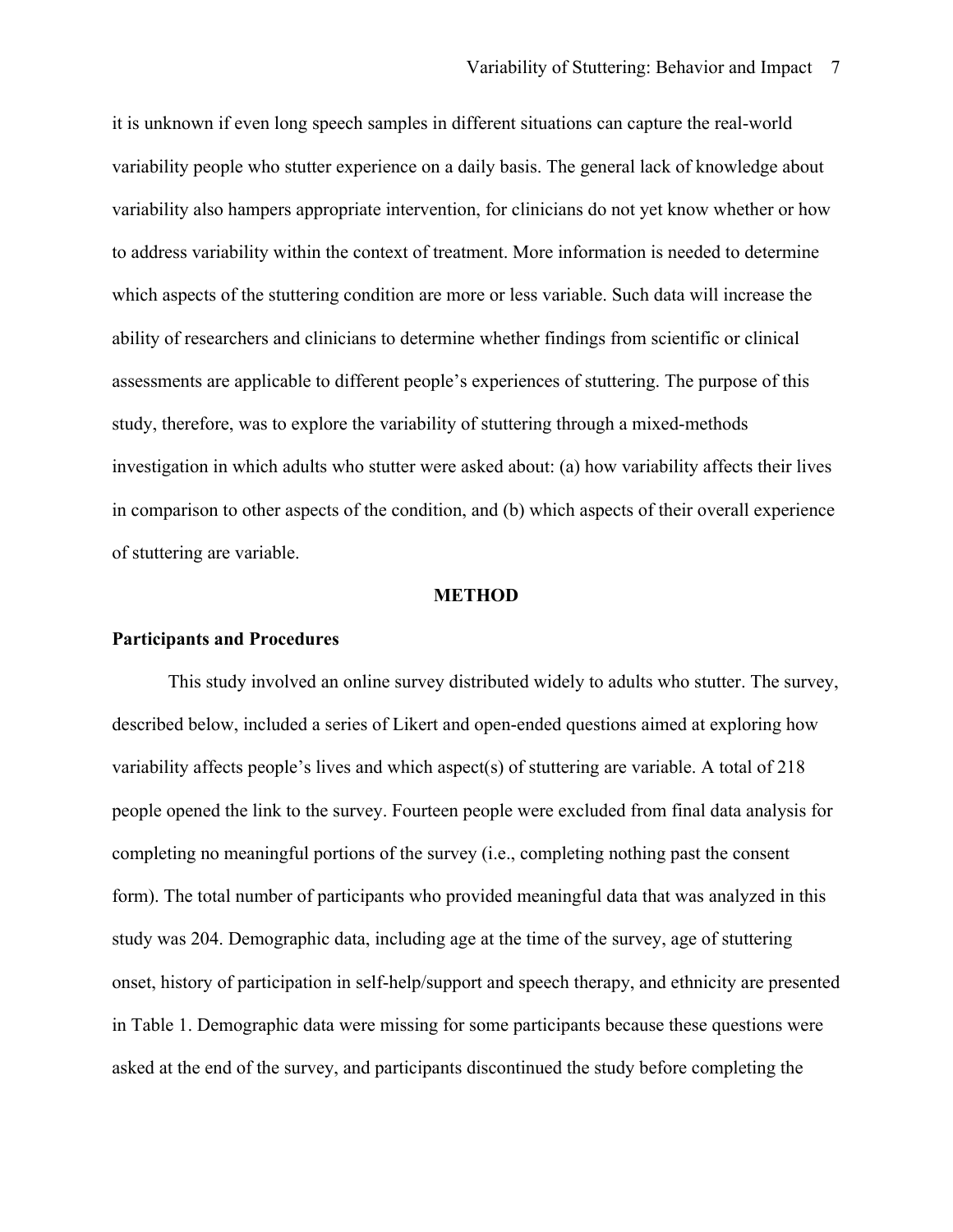final set of questions. Most participants indicated a history of treatment (74.5%), but only 40.2% reported a history of self-help/support participation. Most participants were from the United States of America, self-identified as White, and were college graduates.

Recruitment procedures were similar to recent survey studies published from the Spartan Stuttering Laboratory at Michigan State University (Tichenor & Yaruss, 2019a, 2019b, 2020a, 2020b). Specifically, participants were recruited using a mix of convenience sampling and snowball sampling, in which recruitment cascades from one or more outlets or respondents to others (see Goodman, 1961). Research registries from previous studies, social media outlets, personal contacts of the authors, word-of-mouth, and national and international stuttering associations were used to recruit respondents. These various outlets were asked to share the survey with as many adults who stutter as possible to encourage a broad sampling of participants from different backgrounds and with different experiences. Because recruitment was conducted in these varied ways, response rates cannot be calculated, because it is impossible to determine how many potential participants were contacted.

The survey was conducted via the Internet using Qualtrics (Qualtrics, 2020). All respondents were adults age 18 or older (*Mean age* = 40.96, *SD* = 16.52), who self-reported to be people who stutter and who completed an informed consent prior to receiving and completing the survey. The study was deemed to be exempt from institutional review by the Michigan State University Human Subjects Research Protection Office under statute 45 CFR 46.101(b) 2 of the Federal Policy for the Protection of Human Subjects.

#### **The Survey**

The purposes of this study were to explore how the variability of stuttering affects people's lives as compared to other aspects of the condition, and to determine which aspects of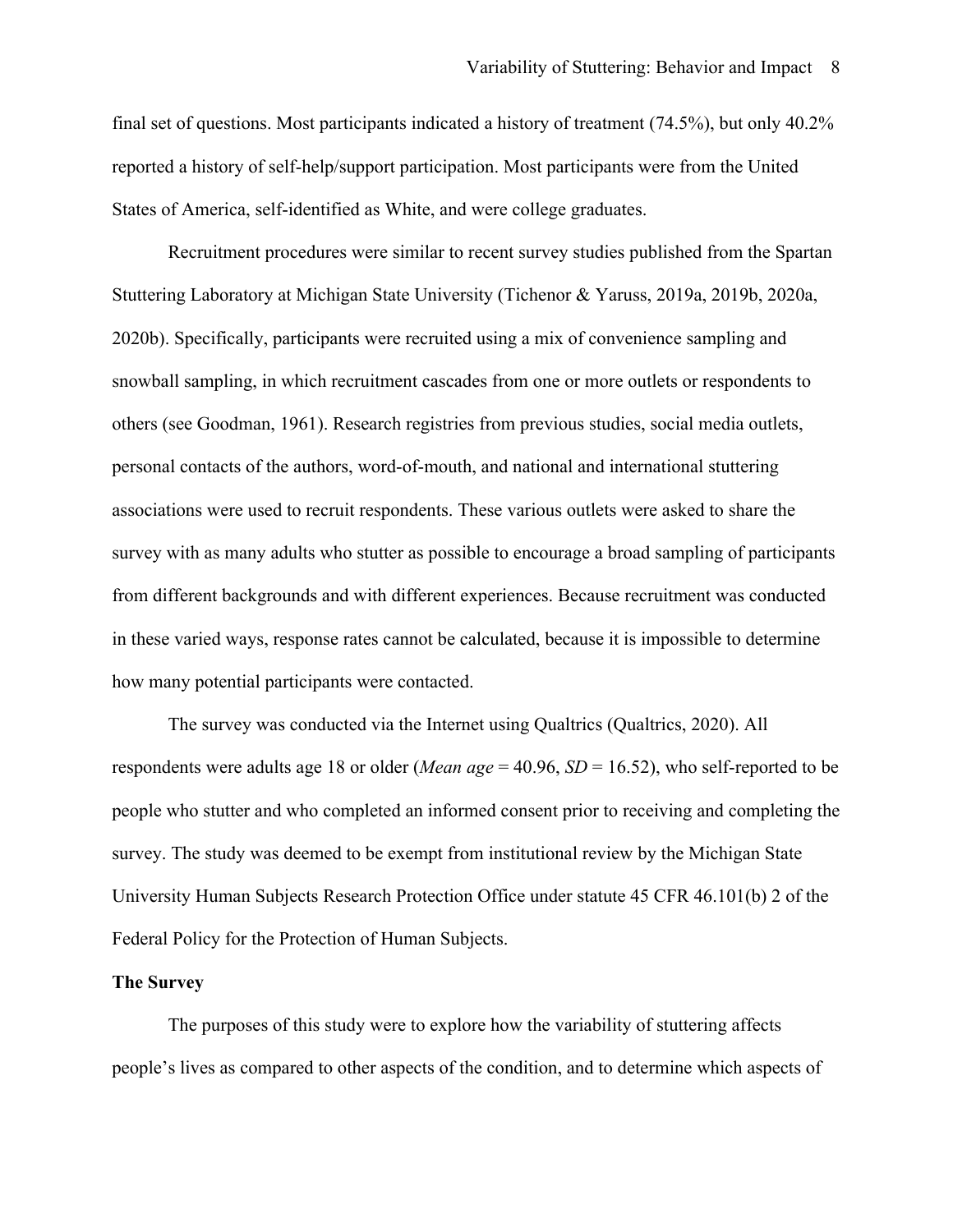stuttering vary. The first purpose involved both quantitative and qualitative measures, while the second involved quantitative measures only. To begin, a set of items were developed to broadly describe various aspects of the stuttering experience that are known from prior research to adversely affect people who stutter. These included cognitive/affective reactions, behaviors, and real-world impact (Craig et al., 2009; Tichenor & Yaruss, 2019b; Yaruss & Quesal, 2004). The authors drew upon their prior experience with survey and questionnaire development (e.g., Tichenor & Yaruss, 2019a; Yaruss & Quesal, 2006) to guide a series of pilot studies in which various questions addressing different aspects of the experience of stuttering were reviewed by small focus groups of people who stutter. The list of items was refined in an iterative fashion based on feedback from these focus groups before the broader data collection effort was undertaken. In total, the piloting process involved feedback from approximately 25 people who stutter.

Based on this larger list of items, three specific questions related to variability were purposefully added by the authors to examine how frustration related to variability compares to frustration related to other aspects of stuttering. The first item intentionally did not operationalize variability (*how variable is stuttering?*), and two other items intentionally did operationalize variability in terms of variability across *time* (*I stutter more at some times and less at others)* and variability across *situation* (*I stutter more in some situations and less in other situations*). The responses for these questions were the same as the other frustration-related questions in Figure 1 (i.e., not frustrating to a large amount of frustrating). Participants were asked to rate how frustrating they found each of these aspects before proceeding to specific questions about variability. This was done to determine how frustration or concern about variability itself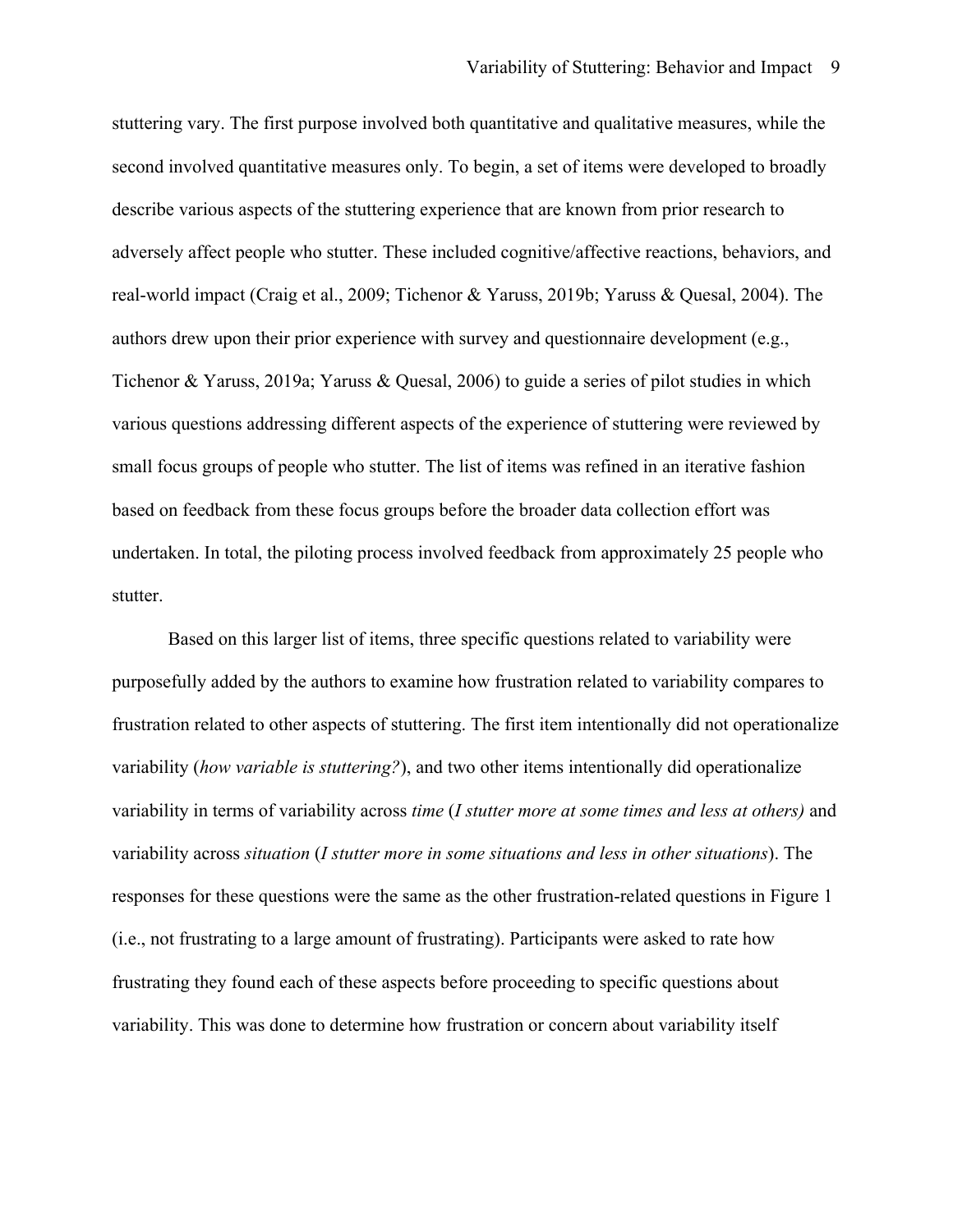compares to frustration or concern about other well-documented aspects of the stuttering condition. The full list of items can be found in Figure 1.

Next, participants answered a single question, with a binary yes-no outcome, about whether they experienced variability of stuttering (*do you experience variability related to stuttering?*). Participants who indicated that they did experience variability related to stuttering then completed a set of multi-component open-ended questions to ascertain their experiences related to variability. Examples of these questions included: "*Please describe your experience of variability in relation to stuttering*?" "*What does variability mean to you?*" and " *What aspects of stuttering are variable and which are not?*"

Lastly, all participants who indicated experience of variability (as measured via the binary question described above) were asked specific follow-up questions about variability to determine the degree of variability for each of the various aspects of their experience of stuttering. These items were reviewed and refined via a similar pilot process as described above. The overall goal was to create items that would capture an accurate representation of the experiences of people who stutter with respect to variability across a range of different aspects of the stuttering condition (Tichenor & Yaruss, 2019b; Yaruss & Quesal, 2004). These items can be found in Figure 2 and Table 2.

## **Data Analysis**

Data recorded in Qualtrics were exported to and analyzed in R-studio (RStudio, 2020), a companion program to R (R Core Team, 2020). Various R packages were used for data manipulation, analysis, and visualization (Huang, 2016; Ludecke, 2020; Revelle, 2019; Wickham, 2016). All data were manually checked for data entry or coding errors. Since items were created to capture multidimensional constructs of the stuttering condition (e.g., overt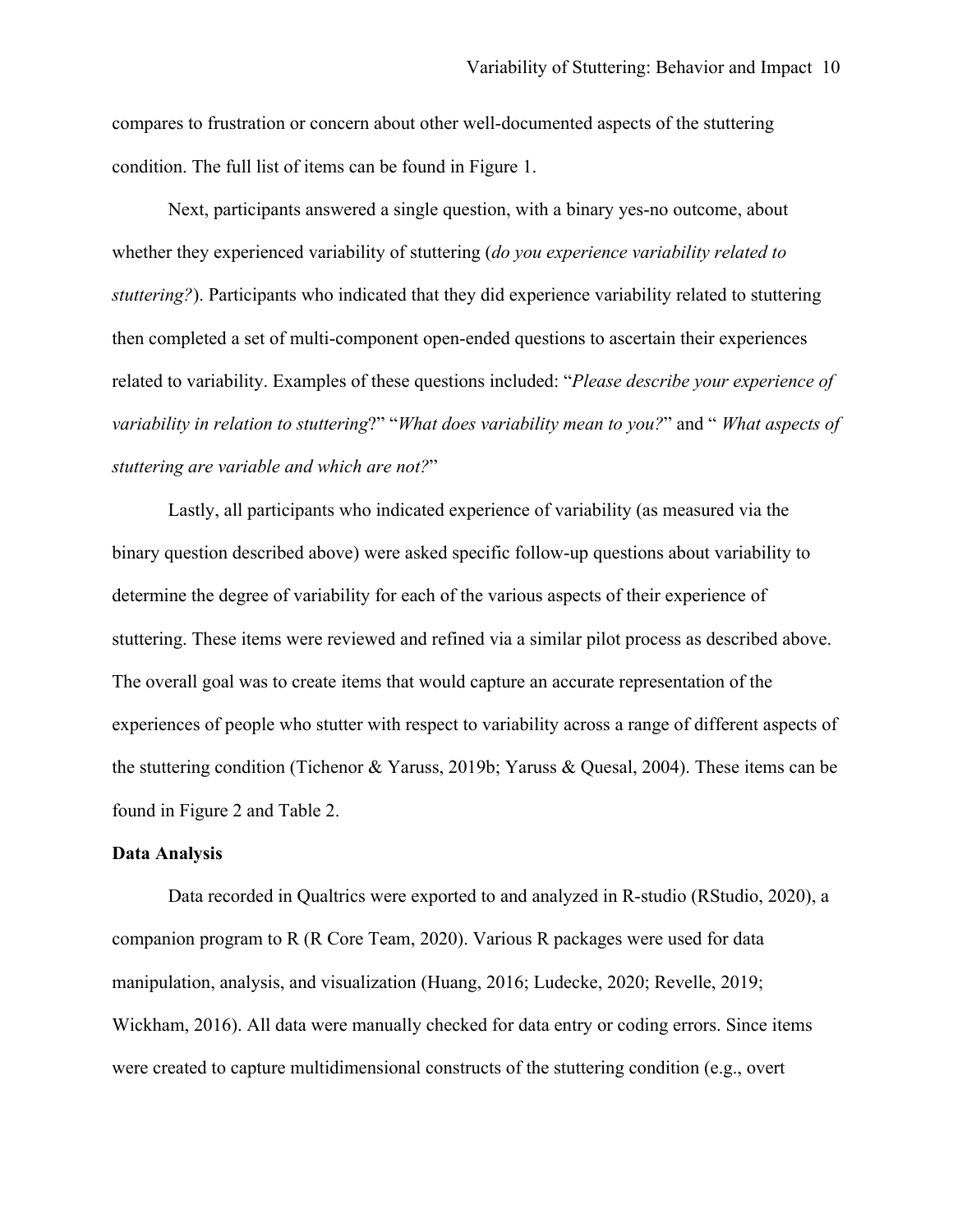features, thoughts, feelings) exploratory factor analysis was completed to determine the underlying structure of the constructs. Confirmatory factor analysis was not conducted in order to reduce the likelihood that new structures would be overlooked. The factors were assumed to correlate with one another because prior research has shown that various aspects of the stuttering condition are conceptually related to one another (Smith & Weber, 2017; Tichenor & Yaruss, 2019b; Yaruss & Quesal, 2006). The correlations among the three factors (described below in the results section) ranged from -.23 to .24. Though none of the correlations exceeded the .32 cutoff recommended by Tabachnick & Fidell (2019) for oblique rotations, the factor correlations were far enough from zero that an oblique (promax) rotation was used in the factor analysis (Russell, 2002). The promax rotation was selected because it, "first conducts an orthogonal varimax rotation and then allows correlations between the factors in an attempt to improve the fit to simple structure" (Russell, 2002, p. 1638). In order to estimate the number of factors, eigenvalues were estimated and plotted via scree plot. The estimated eigenvalues were plotted via parallel analysis. Lower and higher factor loadings were explored for interpretability with scree plots as a guide.

The analysis of the participants' responses to the open-ended questions was conducted via the process of phenomenology, a method of qualitative analysis that allows researchers to describe the shared meaning of a lived experience of a phenomenon (Creswell, 2013). Several recent studies used phenomenology to explore various aspects of stuttering, such as anticipation (Jackson et al., 2015), what comprises an effective therapeutic alliance (Plexico et al., 2010), and how moments of stuttering are experienced (Tichenor & Yaruss, 2018). Because variability related to stuttering is a shared experience of people who stutter (i.e., one that many people who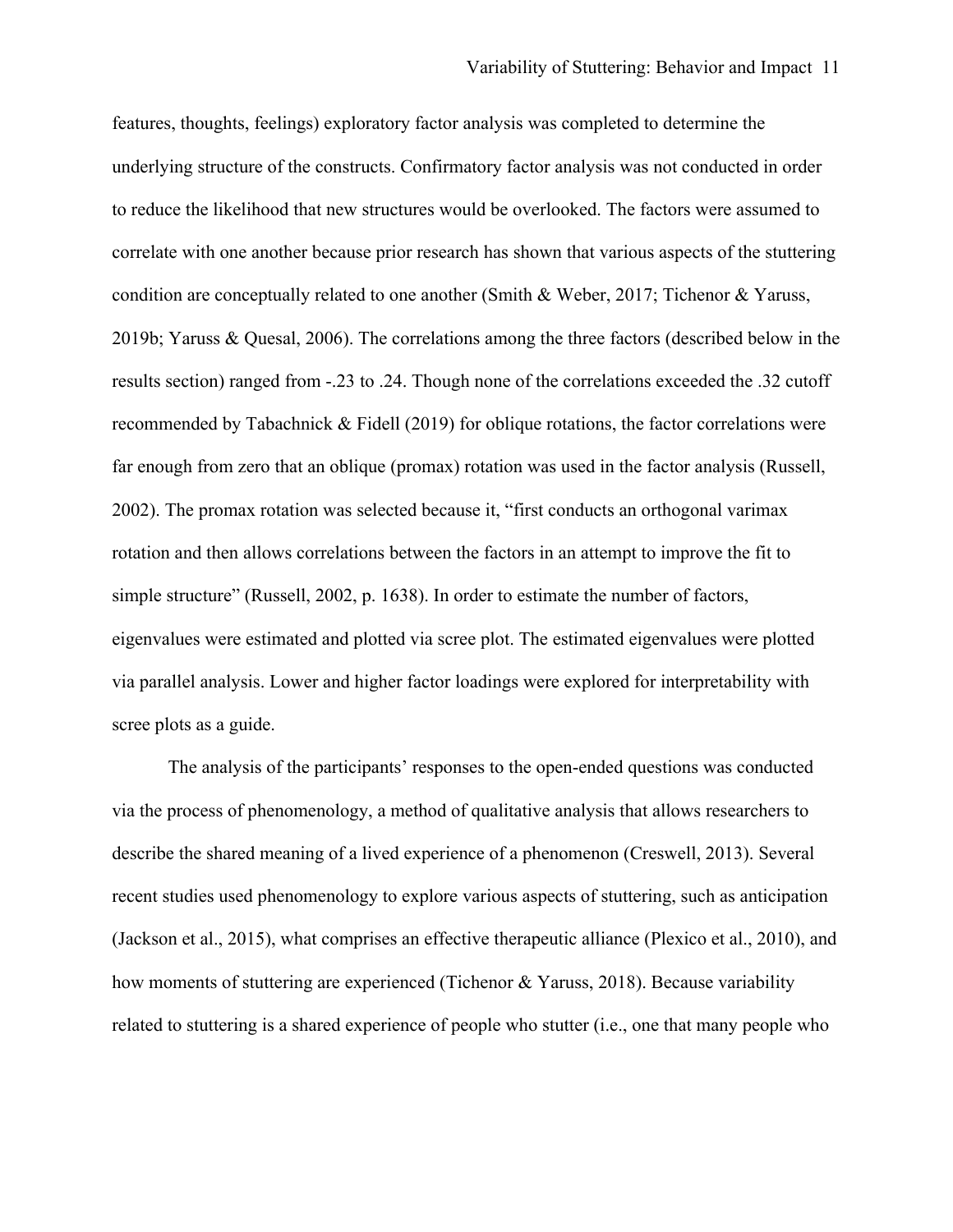stutter experience), a phenomenological approach was selected for analyzing the shared experience of variability in this study.

Common principles of phenomenology and qualitative analyses were used for data analysis (Boyatzis, 1998; Charmaz, 2004; Creswell, 2013; Myers & Newman, 2007). Specifically, the first author (a person who stutters) began by preparing a narrative description of his own experiences related to the variability of stuttering in order to acknowledge and set aside his own views. This record was reviewed during the analysis to ensure that data were not being inadvertently analyzed in a way that too narrowly matched the investigators own views related to variability. This is viewed as an important step in qualitative research, because it helps to reduce unintentional bias and the tendency for researchers to interpret participant responses in terms of their own experiences and views (see Creswell, 2013, for discussion). To accomplish this, textual data from the open-ended question described above were then downloaded as plain-text files and imported into RQDA (Huang, 2016), a qualitative analysis package developed for the R statistical computing package (R Core Team, 2020). The first author then read each statement for a broad understanding of the participants' responses. Through subsequent readings and rereadings, significant statements were coded according to words or phrases that captured their meanings. These significant statements were grouped and re-grouped as needed, in an iterative fashion, as meaning and structure in the qualitative data were more clearly seen (Braun & Clarke, 2006). These groupings were eventually formed into the themes discussed below. A culminating *essential structure* of the phenomenon was then created from the themes and quotes to illustrate a composite description of the phenomenon. This essential structure reflects, "the essence of the experience and represents the culminating aspect of the phenomenological study" (Creswell, 2013, p. 194).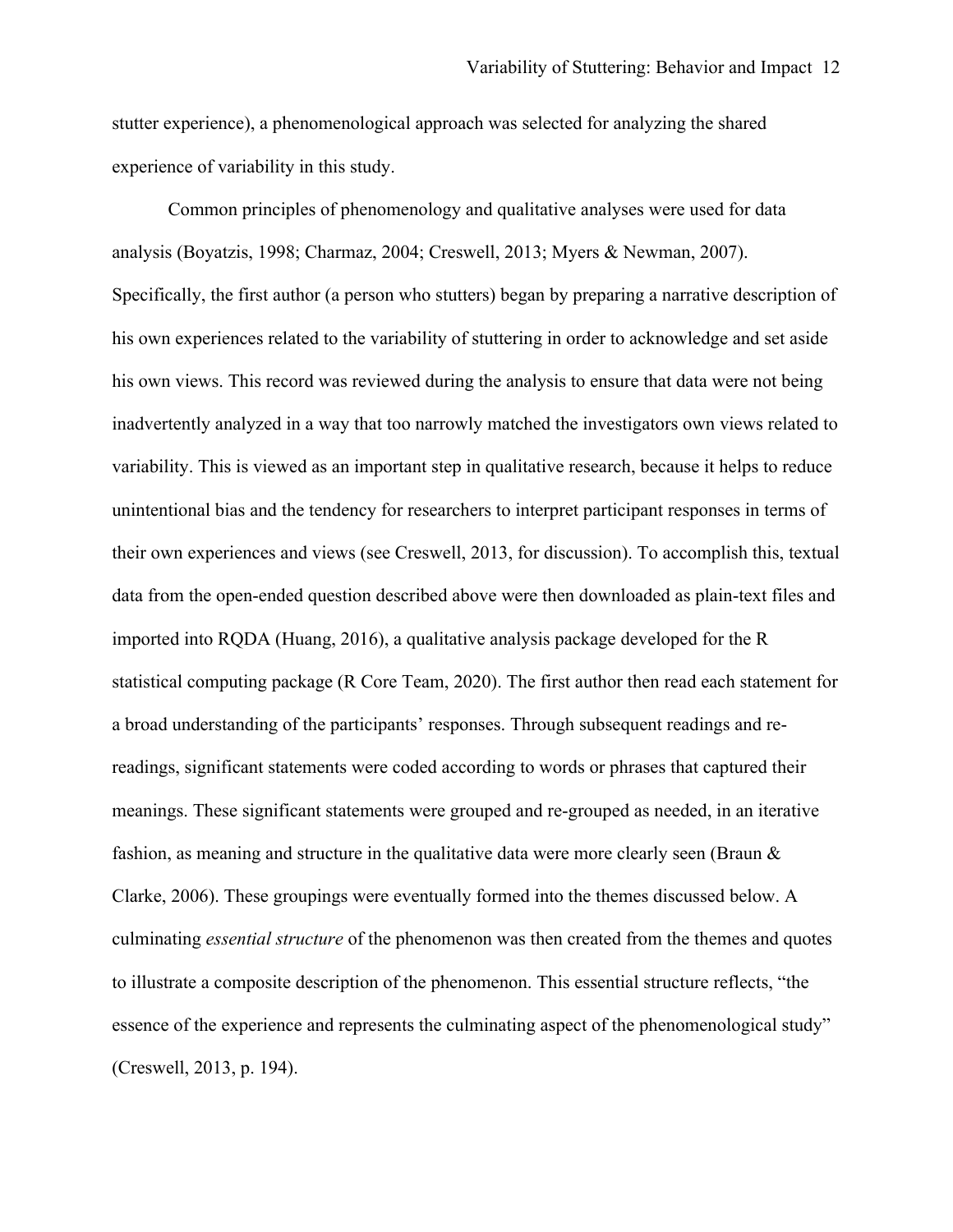## **Credibility**

The themes reported below come from all qualitative data collected. Consistent with past qualitative stuttering research using large samples of data (e.g., Tichenor & Yaruss, 2019b) and qualitative standard practice (Fusch & Ness, 2015), no saturation analysis was conducted on the qualitative data. The consistency of themes, the large sample size, and the varied backgrounds of participants support the credibility of the results. Consistent with established reliability procedures in qualitative research (Syed & Nelson, 2015), the second author then completed a reliability analysis on the themes by coding 20% of the data independent of the first author. The structure and content of the themes coded by the second author matched those identified by the first author almost exactly, and minor disagreements were resolved via consensus.

### **Results**

This study was a mixed-methods investigation seeking to explore how variability affects people who stutter in comparison to how other aspects of stuttering; and two, to learn more about which aspects of stuttering are experienced as variable. The first purpose involved both quantitative and qualitative methods, while the second was purely quantitative. Results for each analysis are presented separately.

## **Quantitative Data**

## *How does Variability Affect People who Stutter?*

Analyses revealed that the most frustrating aspect of stuttering for these respondents was the fact that they experience a sensation of feeling stuck when speaking (see Tichenor & Yaruss, 2019b, for discussion of how common this sensation is). In the present study, 81.7% of participants indicated that they experience a large or medium amount of frustration due to the fact that they stutter. Of the remaining 20 items representing different aspects of the experience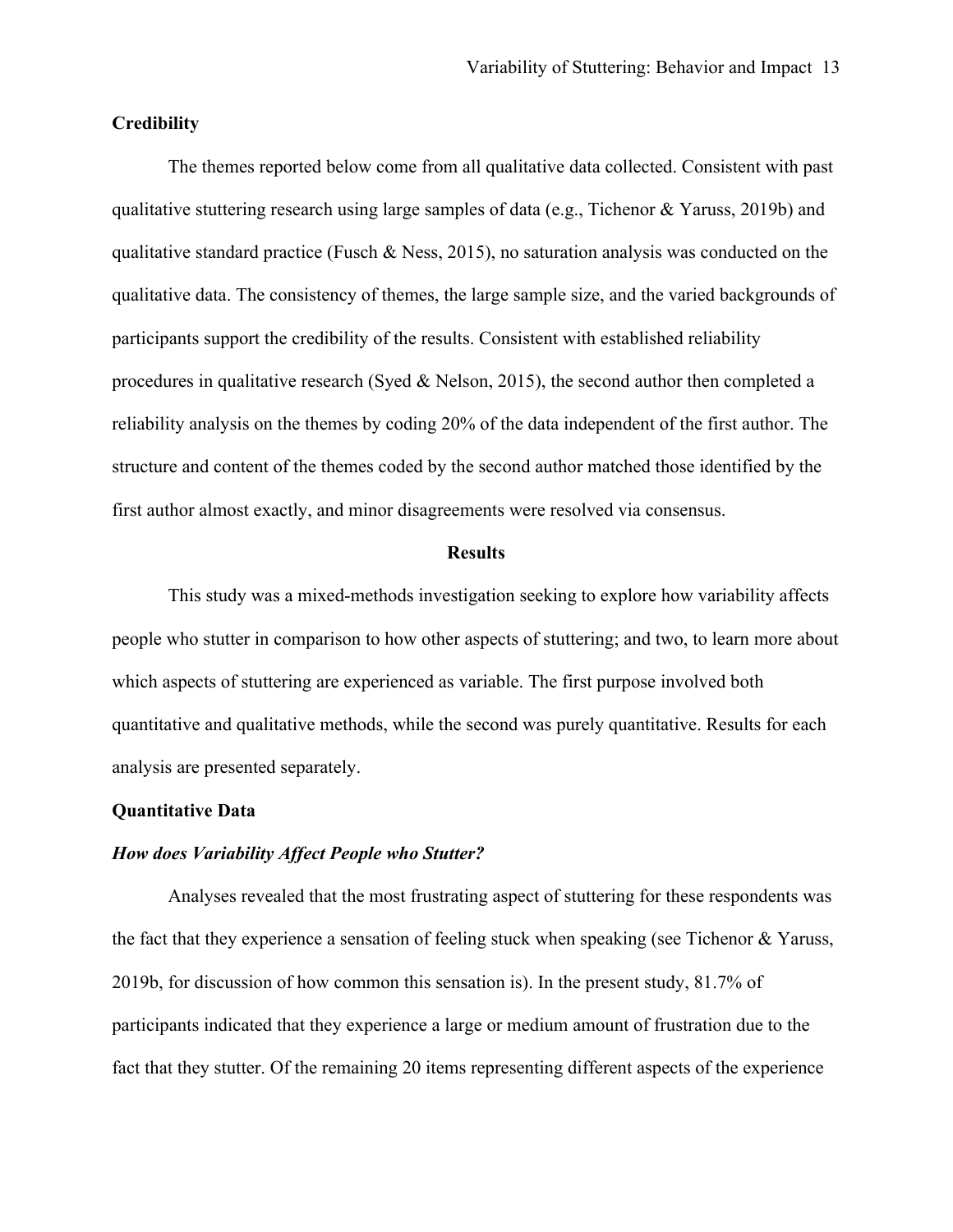of stuttering, items related to variability were rated as the next most frustrating. Specifically, 72.8% of participants indicated that they experience a large or medium amount of frustration because they stutter more at some *times* and less at other times, and 72.6% of participants indicated that they experience a large or medium amount of frustration because they stutter more in some *situations* than in others. Fully 68.2% of participants reported that they experience a large or medium amount of frustration directly related to the variability of stuttering. These data indicate that variability is among the most frustrating aspects of stuttering experienced by adults who stutter. The aspects of stuttering reported as *least* frustrating were related to limitations stuttering may cause in daily life. Specifically, 43.7% of participants reported that they experience a large or medium amount of frustration related to how "how much stuttering limits me in daily life." And, 36.1% of participants reported that they experience a large or medium amount of frustration with choosing to text rather than make a phone call. Figure 1 presents the degree of frustration experienced by participants across different aspects of the condition.

## *How Common is the Experience of Variability?*

Participants were asked "Do you experience variability with stuttering?" Of the 202 participants who answered that question, 196 (97%) indicated that they do experience variability. Thus, variability of stuttering was reported to be pervasive among this large sample of adults who stutter.

## *Which Aspect(s) of Stuttering are Variable?*

A three-factor structure was identified for the variability items. For ease of interpretation, these three factors are referred to as *More-External* (e.g., frequency and duration)*, More-Internal*  (e.g., physical tension and covert behaviors)*,* and *Cognitive-Affective* (e.g., negative thoughts and feelings about oneself).The structure of the items revealed some items with low factor loadings.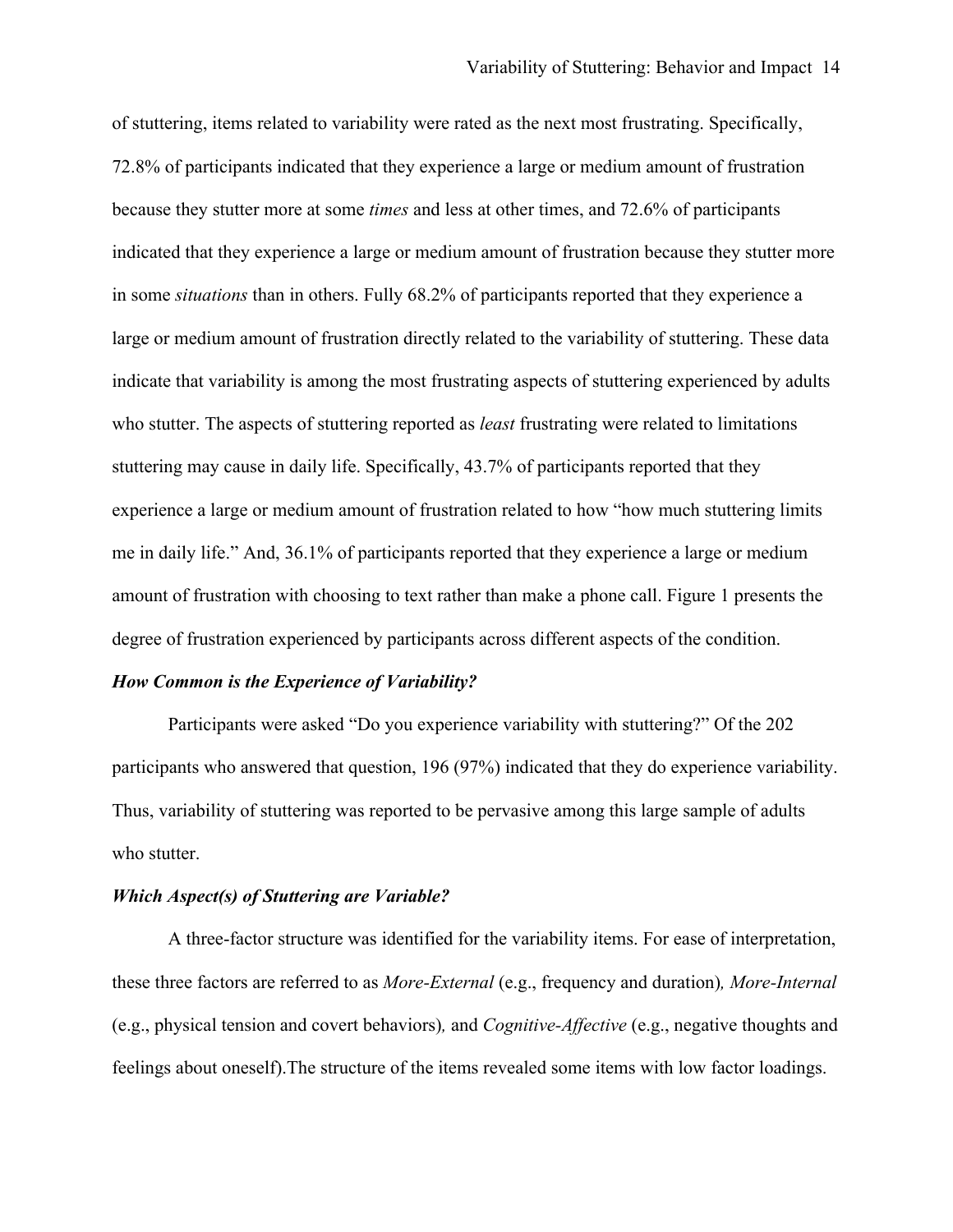Items of factor loadings of less than .3 were considered not to significantly measure the construct (Hair et al., 1998) and were removed from the factors (Field, 2003). Items were also investigated to prevent cross-loading on factors. Items that did not load significantly higher on one factor were excluded from both factors (Matsunaga, 2010). Cronbach's alpha was then calculated on each factor to establish internal consistency (Cronbach, 1951). Table 2 shows the factor loadings, factors, and internal consistency coefficients. The internal consistency coefficients were acceptable for the first and third factors (Cortina, 1993). The average inter-item correlation between items comprising factor 2 was .27, indicating an acceptable mean inter-item correlation (Briggs & Cheek, 1986, define acceptable factor loadings as having mean inter-item correlations between .2 and .4). Responses to the items that loaded on the three factors are graphically represented in Figure 2.

The most variable aspects were the *frequency* and *severity* of stuttering: 74.9% of respondents indicated that *frequency* was often or always variable, and 72.3% of respondents indicated that *severity* was often or always variable. The least variable aspects were *how stuttering makes me think about myself* and *the negative thoughts and feelings regarding stuttering*. These least-variable aspects were reported to be not at all variable or only slightly variable by 65.4% and 62.7% of participants, respectively. The distributions in responses visualized in Figure 2 parallel the *More-External, More-Internal,* and *Cognitive-Affective* factors listed in Table 2, so items are grouped via those factors for ease of interpretation. Overall, the most variable experiences were the *More-External* ones, including frequency, duration, severity, and perceived speaking effort. The *More-Internal* items, including physical tension and covert behaviors, were in the middle of the continuum; slightly variable and often variable were the most-reported Likert responses for these items. The two *Cognitive-Affective* items, i.e., *how*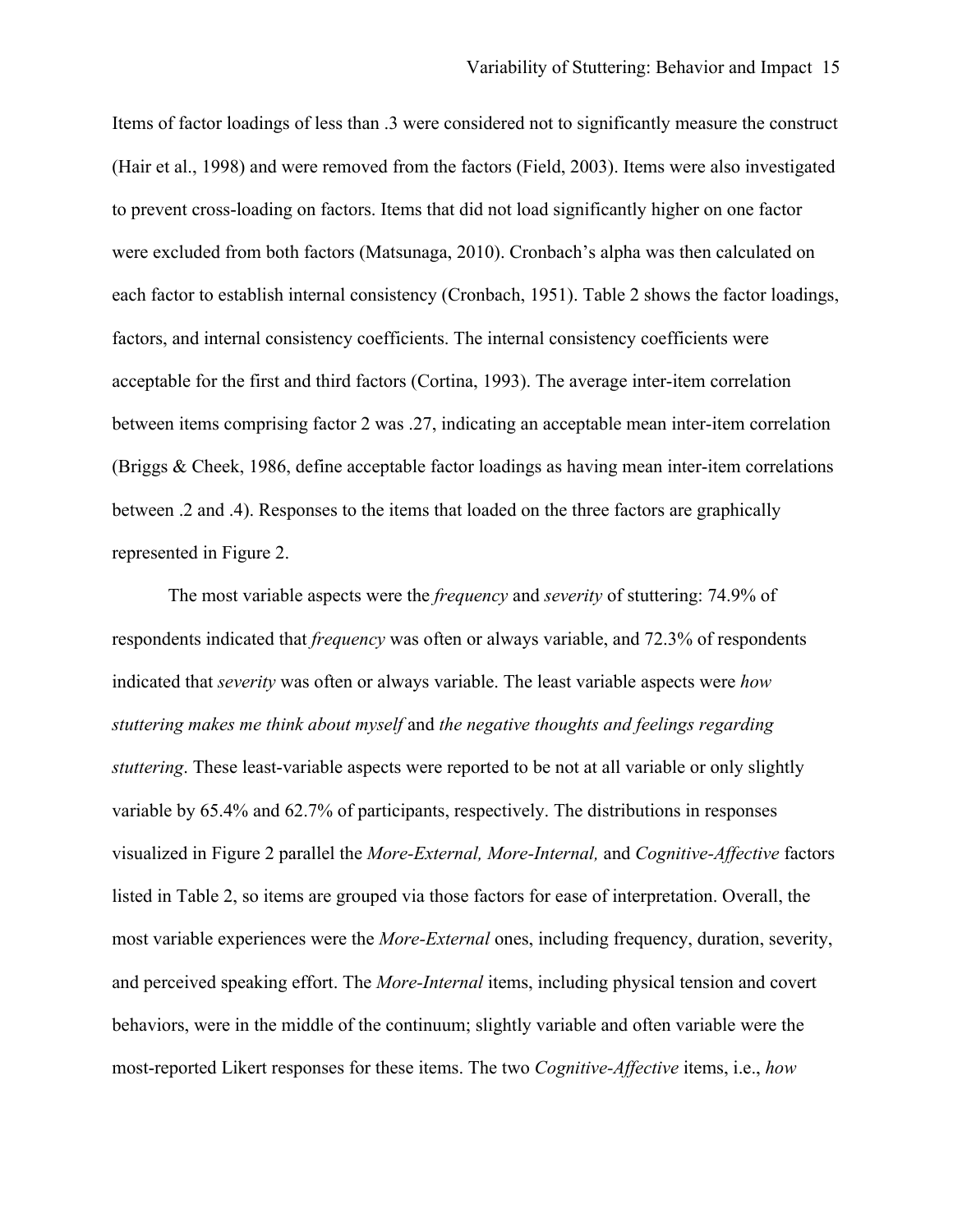*stuttering makes me think about myself* and *the negative thoughts and feelings regarding stuttering*, were least variable. Overall, the data support past literature suggesting that adults who stutter commonly experience variability and that the more external features of stuttering are more variable than the more internal features (see Constantino et al., 2016).

### **Qualitative Analyses**

Analysis of the participants' responses to the open-ended questions in the survey revealed 418 significant statements across the responses of the 204 participants. These significant statements were combined into meaning units by similarity, culminating in an initial set of 29 broad categories describing participants' experience of variability. These initial categories were further reviewed and combined, in an iterative fashion based on commonality, to form themes. A list of themes is shown in Table 3, and detailed descriptions of themes are described below. The quotes presented in the text represent examples of the statements that describe themes. They are presented to illustrate the meaning of the themes for this large sample of people who stutter. Some of the quotes presented here represent more than one theme. This corresponds to the multifaceted ways in which participants described *variability* in relation to stuttering. Not every instance of a theme is included here for brevity; rather, the quotes are used to "bring in the voice of the participants" and to provide examples of the themes (Creswell, 2013, p. 219). Note that participant numbers were assigned before some participants were excluded from analysis.

#### *All Aspects of Stuttering Vary*

Participants described how all aspects of stuttering are variable across both time and place. While no single participant indicated that they experienced variability in every aspect of stuttering, participants as a group indicated that they experience variability in the frequency,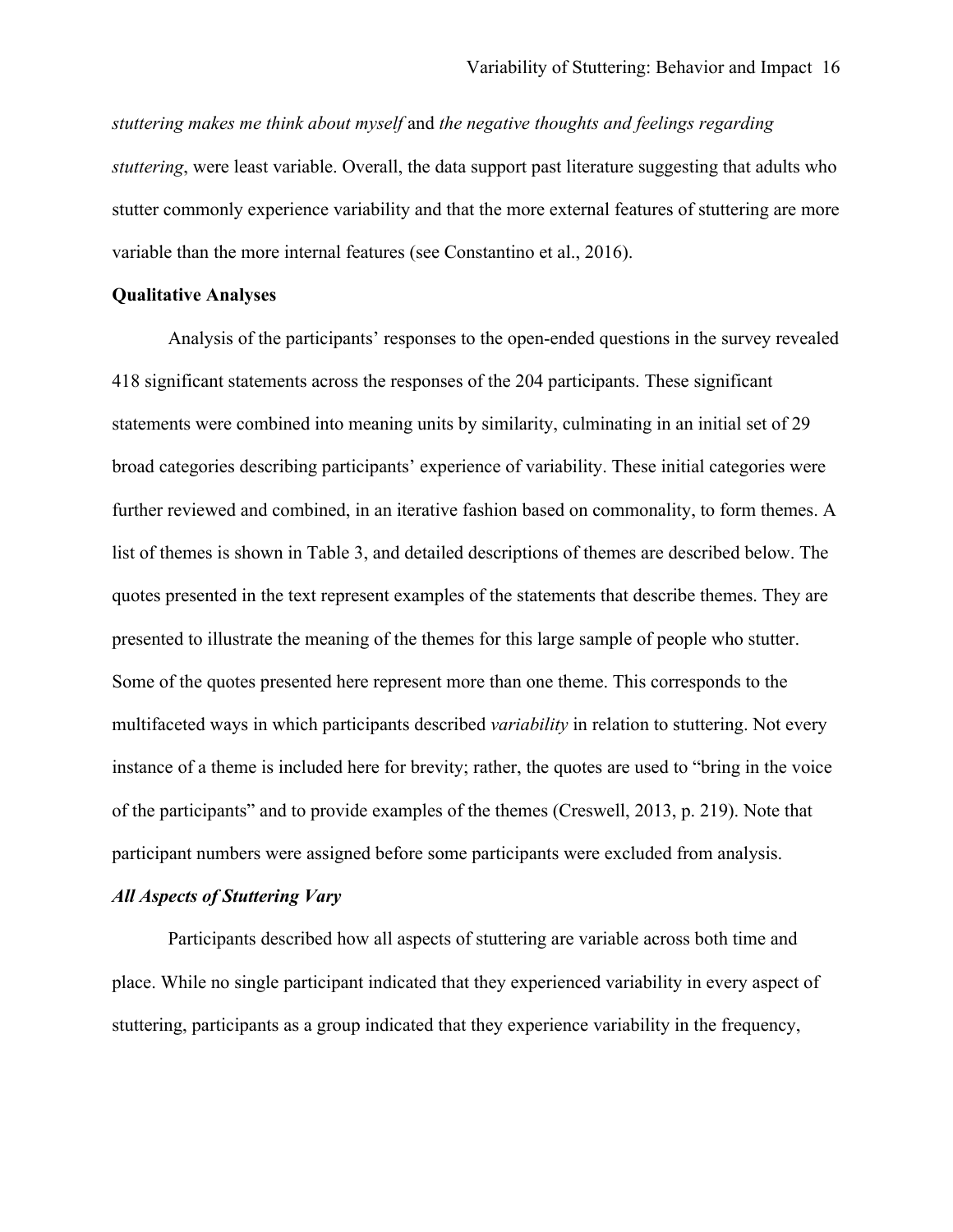duration, types of behaviors, their reactions to stuttering, and the impact of stuttering on their

lives.

P(3): Who doesn't experience variability in stuttering? To me, variability IS stuttering. Everything about stuttering varies*.*

P(77): …Aspects of stuttering that are variable to me are fear of stuttering, amount, and duration of stuttering.

 $P(59)$ : ... At times I can speak fluently without any trouble, then at other times there is a particular sound or word that I can't force out of my mouth or I struggle to begin speaking at all.

P(39): My stuttering is variable in its severity…

P(83): Variability also means that there are times when I struggle on certain words…for long periods of time and suddenly I am fine with those words but struggle with different words that I previously had no difficulty with.

P(141): I view variability in stuttering as the differences in tension, how big my blocks are, and the types of stutters I experience. There will be days when my blocks are very small and I can easily get out of them, and other days when I seem to struggle on every word. I will stutter every day, so that is not a variable part of stuttering but the intensity and type of stutters are.

# *Variability Across Time*

Variability across time was discussed as a central component to variability. Importantly,

participants described both short-term fluctuations (e.g., minutes, hours, and days) as well as

longer-term fluctuations (e.g., weeks, months, seasons, years).

P(16): Variable in terms of time of day, actual day, week, or month. Frequency of disfluency is variable; could be fluent for days then a return to dysfluency for weeks/ months…

P(22): …Fluency in general, is highly variable in my experience. I can speak fluently for 2 weeks, and then have a 2 month period where I can hardly say my child's name…

P(30): Variability is when stuttering goes through spells of good and bad times. I can often find myself snowballing into a pattern of time when I stutter more, then have good spells when I do not stutter for days or weeks!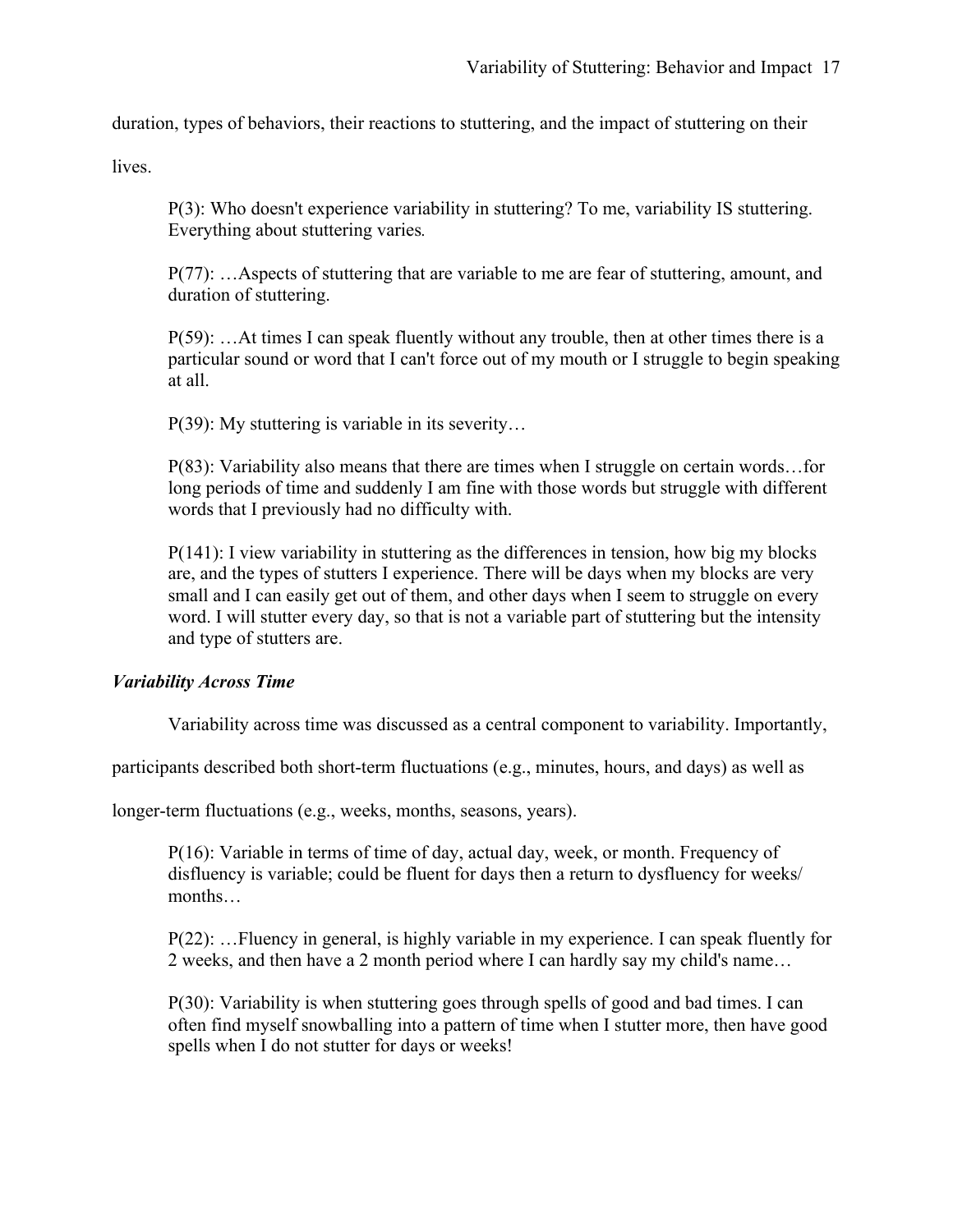P(120): … Some days/week/months/years I'll hardly stutter, and sometimes I stutter a couple times in every sentence.

P(145): …When I was young, the period when I spoke fluently [or] when I couldn't speak a single word was very short (like a week with stuttering and two or three days without stuttering). But, when I grew up, this period was very long (like 3 or 4 months with stuttering and a one or two months without stuttering).

# *Variability Across Situations*

Variability across situations or places was also discussed as a central component to

variability. The situations and locations discussed were individualized; no single situation or

location was discussed as more variable by all participants. In fact, the same location was

sometimes mentioned as being more stable by one person but more variable by another (e.g.,

speaking on a telephone).

P(20): *…* I stutter more frequently in some circumstances and less frequently at others. It depends on the situation,… who I'm speaking to, how much pressure there is (e.g., competing to talk, talking over each other, etc.) or how polite the listener/audience is.

P(32): I never stutter when talking to myself, stutter a little bit when talking to my friends, and stutter a lot when in school or around a bunch of people.

P(33): ..The variability of stuttering in contexts also happens to me—sometimes when I speak to a room full of strangers, the ones that I work with vs. the ones that I don't changes my speaking experience (more stuttering with people that I am associated with in some way even if I don't know them).

P(45): Stuttering is very situational for me and depends on context, conversational partners…If I can practice a presentation or speech I have to give I will stutter significantly less than if I have to speak in front of people off the cuff. The severity of stuttering is dependent on the context of the speech-moment.

P(154): [Stuttering] becomes less when you are more friendly with someone…especially on the telephone… Sometimes I stutter only a few times in a whole conversation but on other occasions I try to prolong the sentences and substitute words to avoid stuttering.

P(53): I experience severe stuttering when I talk in public. I stutter a bit if I talk to my family. [I have a ] mild stutter when I talk to people outside, i.e., in public transportation. I also stutter a lot if I talk to phone of telephone, to a teller, or to customer support making for an inquiry or something.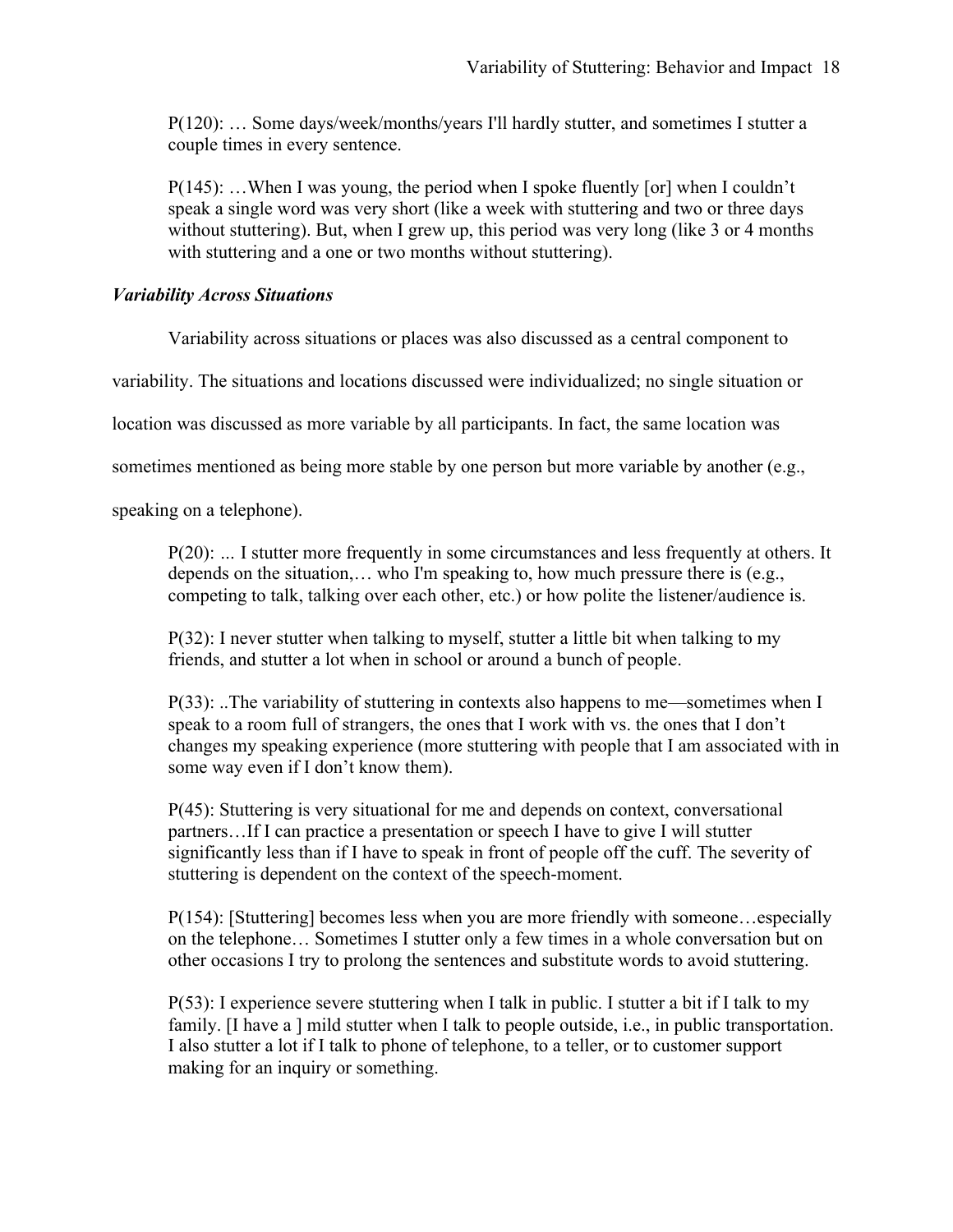## *Individuality*

In addition to the *Variability Across Time* and *Variability Across Situation* themes, participants also discussed their idiosyncratic relationship with various aspects of speaking and communicating that make their experience of stuttering more or less variable. The term *individuality* was chosen as a way of describing these specific relationships to stuttering and its variability. For example, participants reported that certain words, phrases, sounds, or syllables, are experienced as more or less variable in a way that is meaningful to them, both personally and individually. This person-centered meaning was described as a central experience of variability related to stuttering.

P(36): Sometimes I only stutter on "s" words, but other times it seems like it could be anything…There are certain "s" consonants that I will always stutter on, so that is not variable…But other times, I can say some "s" words fine and speak mostly fluently…

P(67): To me, variability means how my fluency and problem letters change over time…For me, the letters sets seem to cycle monthly...for example, some problems letters similar to "th" will be hard for a month only to go away and have the "b" letter family have issues.

P(72): Some words are always troubling, while others it's occasional.

P(114): I experience variability in the flow of speech during conversation. Sometimes my explanations get stuck on words that I did not have trouble with at other times…There is sometimes variability in the location of where I stutter in a word. Mostly it's on the first sound or syllable of words, but sometimes, unexpectedly, it will be in the middle of a words

P(190): Over the course of time certain sounds or parts of words are more likely to be a disfluency point than others, but that also changes…I have had years where a "s" sound would be more generally more disfluent that others, but that changes. I have also had stretches of time where "f" sounds have a higher rate of disfluency. But this changes and has no discernable beginning or end…

# *The Effects of Adverse Impact on Variability*

Adverse impact (e.g., the negative thoughts, feelings, behaviors, and associated real-

world limitations) was reported to be a cause of increased amounts of variability related to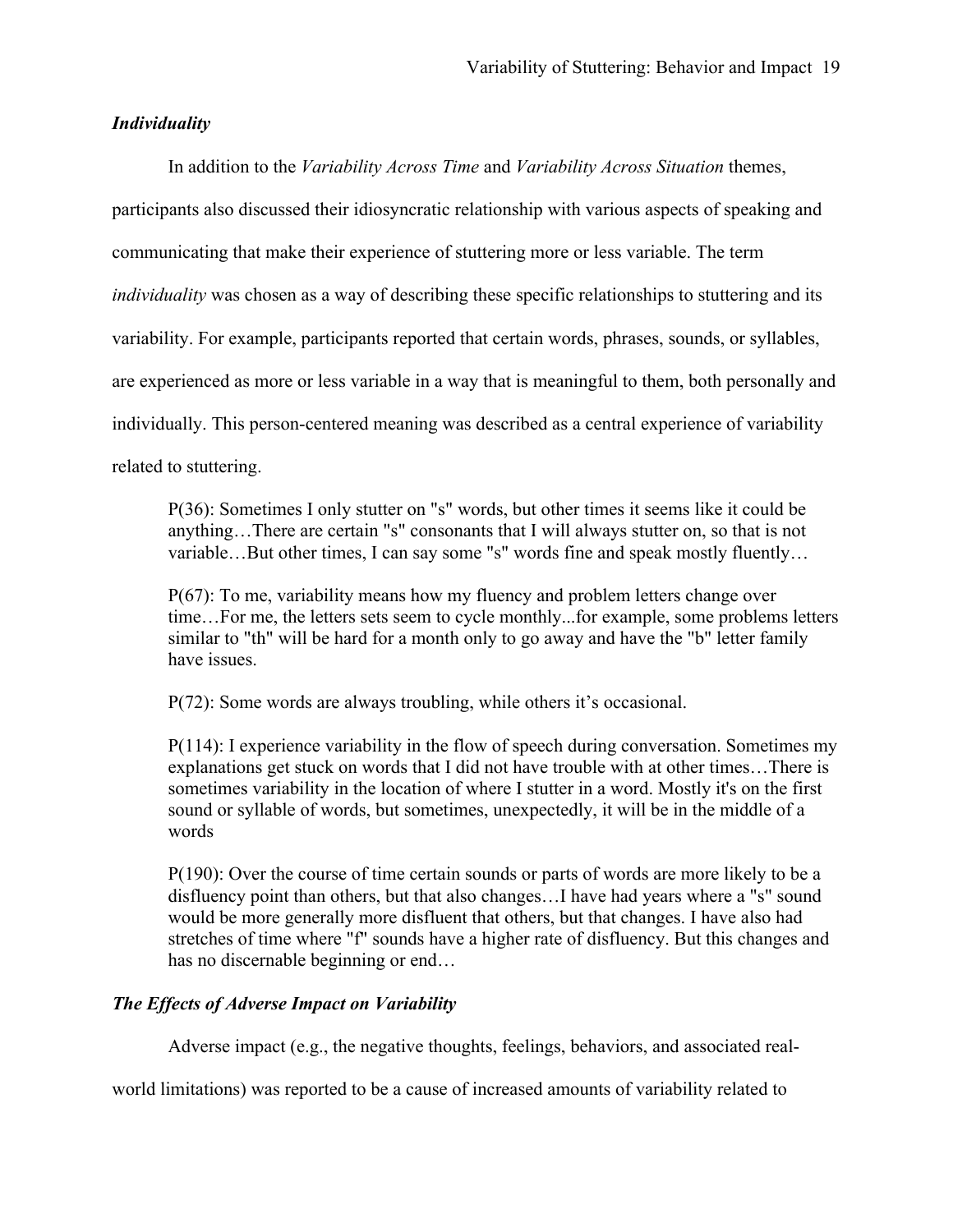stuttering. Variability was described as increasing or decreasing as a function of the how much

adverse impact the speakers experience on a moment-by-moment basis.

P(127): When I am tired, stressed, or pressured to talk, my stuttering is much worse.

P(129): … in more relaxed situations, stuttering is less frequent; in situations where I am excited, stressed, or tired, stuttering is more frequent.

P(142): From what I can gather, the variability has a lot to do with how I am managing my internal state of being…when I'm feeling highly self-conscious I tend to be less focused on being present and more impacted by outside stimuli… [I] end up devoting my resources to maintain a sense of calm, which to a degree impacts my ability to just communicate freely. I find that when I'm thinking about my speech I tend to be more susceptible to a higher frequency and duration of moments of stuttering…The more openness that I have, the less focused I am on anticipating and trying to prevent stuttering and I just slip into modification tools with ease if a moment of stuttering surfaces.

# *The Essential Structure of Variability*

Based on the results presented above, an essential structure of the experience of

variability from the perspectives of participants was developed:

*Behaviors, thoughts, and feelings related to stuttering and their associated real-world limitations are experienced by adults who stutter to vary across time and situation. As a group, adults who stutter experience variability in all aspects of the stuttering condition. Individuality distinguishes adults who stutter from one another in terms of which aspects are experienced as more or less variable. Greater levels of adverse impact of these features can cause increased amounts of variability to be experienced in other areas. This compounding nature of variability and adverse impact is a central component of the stuttering condition.*

This essential structure, which was derived from analysis of the qualitative data, can be

combined with the results of the quantitative analysis, which showed that some aspects of

stuttering vary more, while other aspects of stuttering vary less. Together, these findings provide

a comprehensive picture of: (a) how people who stutter experience variability and (b) the ways

that this variability affects them in their daily lives.

# **Discussion**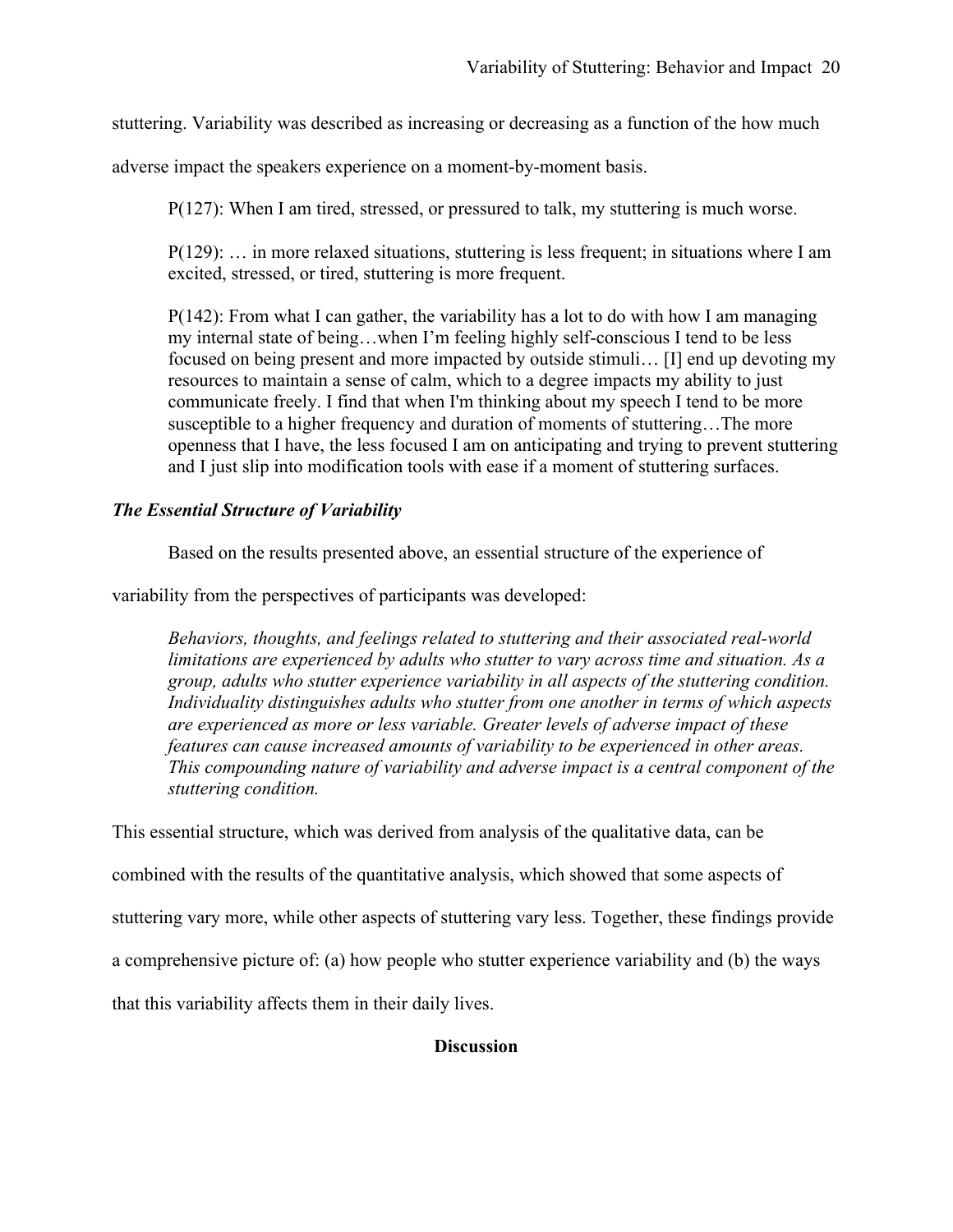This study explored variability related to stuttering in order to determine how variability affects people who stutter in comparison to other aspects of stuttering; and two, to determine which aspects of stuttering are experienced as variable. The vast majority of adults who stutter in this study (97%) reported that they experience variability related to stuttering. Moreover, variability was the second most frustrating aspect of the condition for these respondents. The only aspect of stuttering that was rated as more frustrating was the fact that people who stutter feel stuck in their speech (i.e., that they stutter). These findings highlight the clinical and theoretical importance of variability in relation to stuttering. Though many clinicians and researchers have long highlighted variability as a hindrance to accurate measurement of stuttering (Conture, 1990; Costello & Ingham, 1984; Gordon & Luper, 1992; J. C. Ingham & Riley, 1998; O'Brian, Packman, & Onslow, 2004; Sawyer & Yairi, 2006; Starkweather, 1987; Van Riper, 1982; Yaruss, 1997a), the present findings highlight that variability itself is pervasive and that it negatively impacts the lives of adults who stutter. This underscores the importance of considering variability in evaluation, assessment, and treatment and suggest that variability may have been overlooked and under-considered in prior treatment and research endeavors.

Data from this study also expand upon past research suggesting that Participants in this study reported that *More-External* features of stuttering (e.g., frequency and duration of speech disfluencies) are more variable than *More*-*Internal* features (e.g., physical tension and covert behaviors). More internalized and covert behaviors (e.g., the amount of physical tension experienced with stuttering or when not stuttering, and avoiding sounds, words, or situations) were reported as more variable than cognitive-affective experiences (e.g., sense of self and negative thoughts). These findings indicate that internalized reactions or covert behaviors (Constantino et al., 2017; Douglass & Quarrington, 1952; Murphy et al., 2007; Tichenor et al.,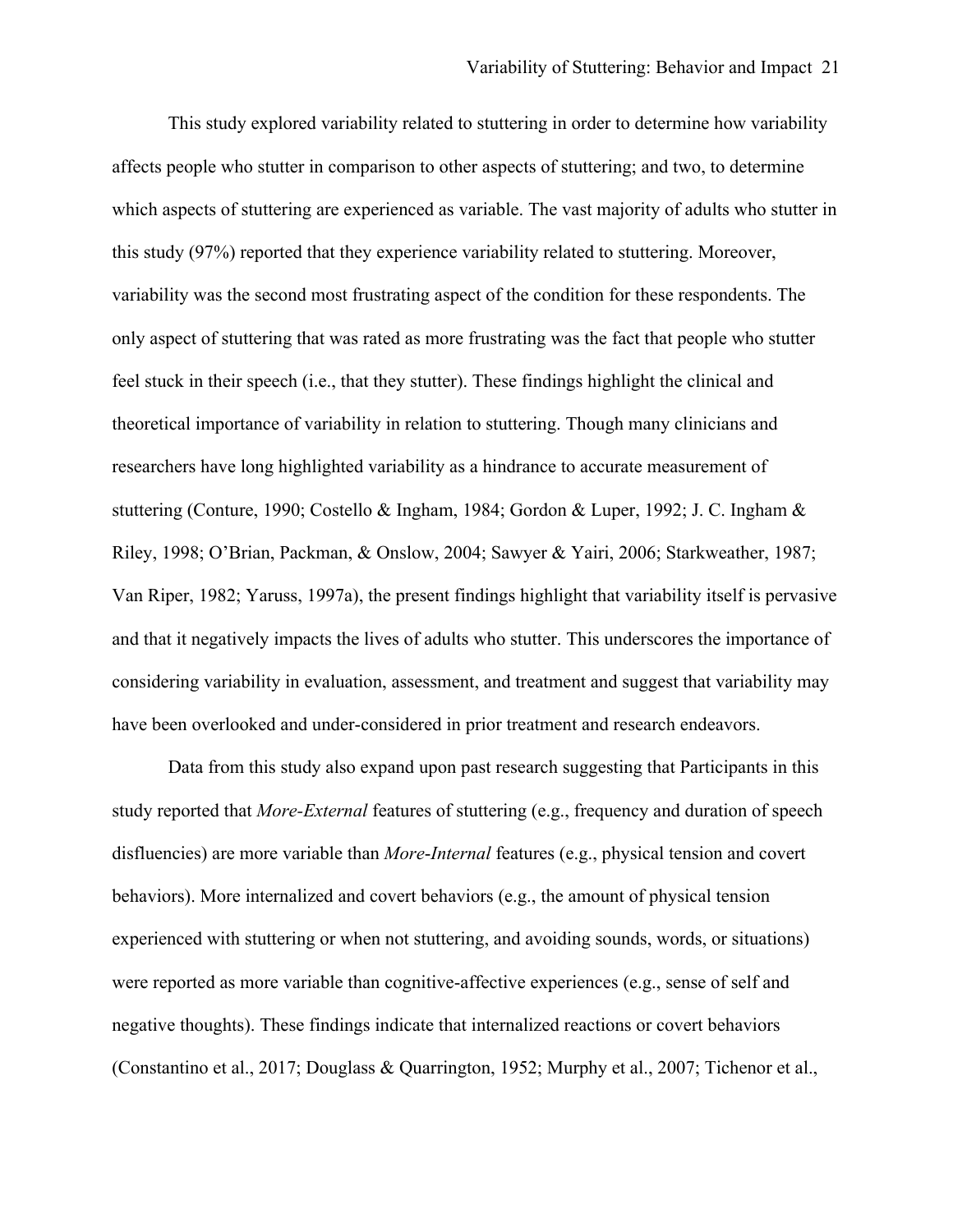2017; Tichenor & Yaruss, 2019a) should be assessed and addressed at various timepoints and in different situations, just as overt behaviors should be (Costello & Ingham, 1984). By not assessing covert features in this manner, a clinician may misunderstand a person's underlying experience of stuttering, underestimate the impact of stuttering on the speaker's life and, potentially, though unintentionally, limit progress in therapy.

The qualitative data from this study further support the idea that variability should be a central consideration in diagnosing and treating the stuttering condition. The ways in which participants highlighted their individual experiences of variability are reminiscent of the ways in which people who stutter, more broadly, experience stuttering. Tichenor and Yaruss (2019b) described the *phenotype* of a person's individual experience of the stuttering condition and differentiated that phenotype from the many other ways that other people who stutter may experience their own stuttering. Thus, people who stutter experience individuality in their affective, behavioral, and cognitive personal reactions, as well as in the ways that those reactions result in real-world impact. Similarly, although there were commonalities across this large group of participants, individual participants in this study reported that they experience variability in their own unique ways. The aspects of stuttering that vary differed from person-to-person, indicating that clinicians should not overgeneralize their assumptions about the experience of stuttering or its variability. Still, quantitative data in this study suggest that some aspects of the stuttering condition are experienced to be more variable (*More-External Features*) and less variable (*Cognitive-Affective Aspects*) across the large sample of adults who stutter in this study. Variability itself may occur as the summative effect of underlying etiology, primary impairments, personal factors, limitations, and external factors (Tichenor & Yaruss, 2019b; Yaruss & Quesal, 2004), and its manifestation in the life of an individual person who stutters is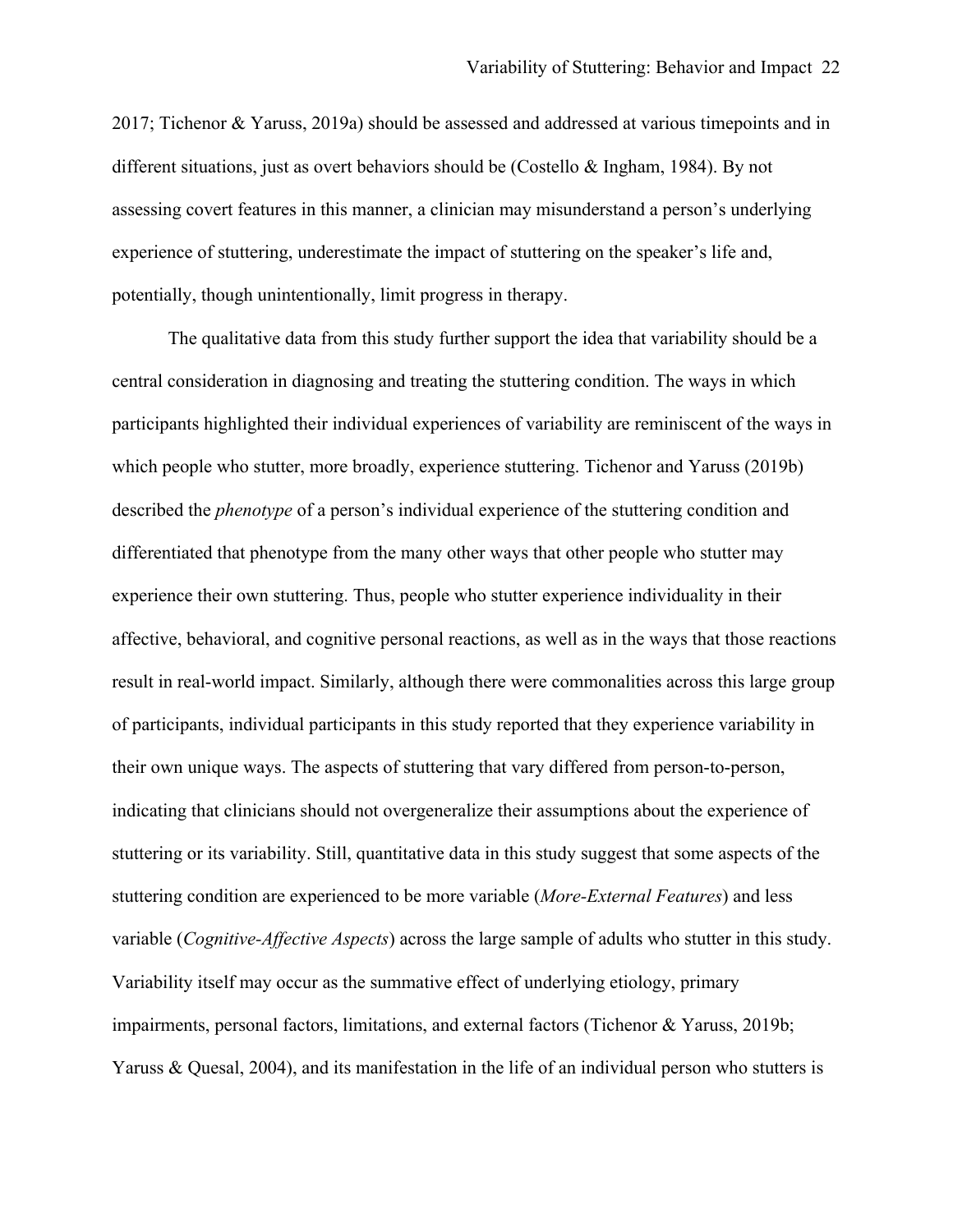person-specific. Thus, clinicians should assess the experience of variability related to stuttering *individually* within each subject to guide treatment.

Not incorporating variability as one guide to treatment may increase the adverse impact (negative personal factors and increased real-world limitations) a person who stutters experiences. Specific quotes from participants highlight such a possibility. For example, P(142) stated

Variability has a lot to do with how I am managing my internalized state of being…when I'm feeling highly self-conscious, I tend to be less focused on being present and more impacted by outside stimuli… [I] end up devoting my resources to maintain a sense of calm, which to a degree impacts my ability to just communicate freely. I find that when I'm thinking about my speech, I tend to be more susceptible to a higher frequency and duration of moments of stuttering.

Comments such as these highlight the clinical implications of the current findings, in that variability itself is contributing to the adverse impact people who stutter experience. Specifically, recent research has highlighted the impact of undiffused thoughts and emotions. Tichenor and Yaruss (2020b) found that adults who stutter who engage in high degrees of repetitive negative thinking (RNT) are more likely to have greater levels of adverse impact related to stuttering than adults who stutter who engage in RNT less frequently. Consistent with this finding, Constantino et al. (2020) found that individuals who are more spontaneous with communication experience significantly less adverse impact related to stuttering. Current findings suggest that therapies that encourage increased spontaneity and decreased repetitive negative thinking may help to decrease variability, perhaps by helping people learn to cope with variability and thereby minimize the impact of variability on people's lives. Fortunately, many current approaches to stuttering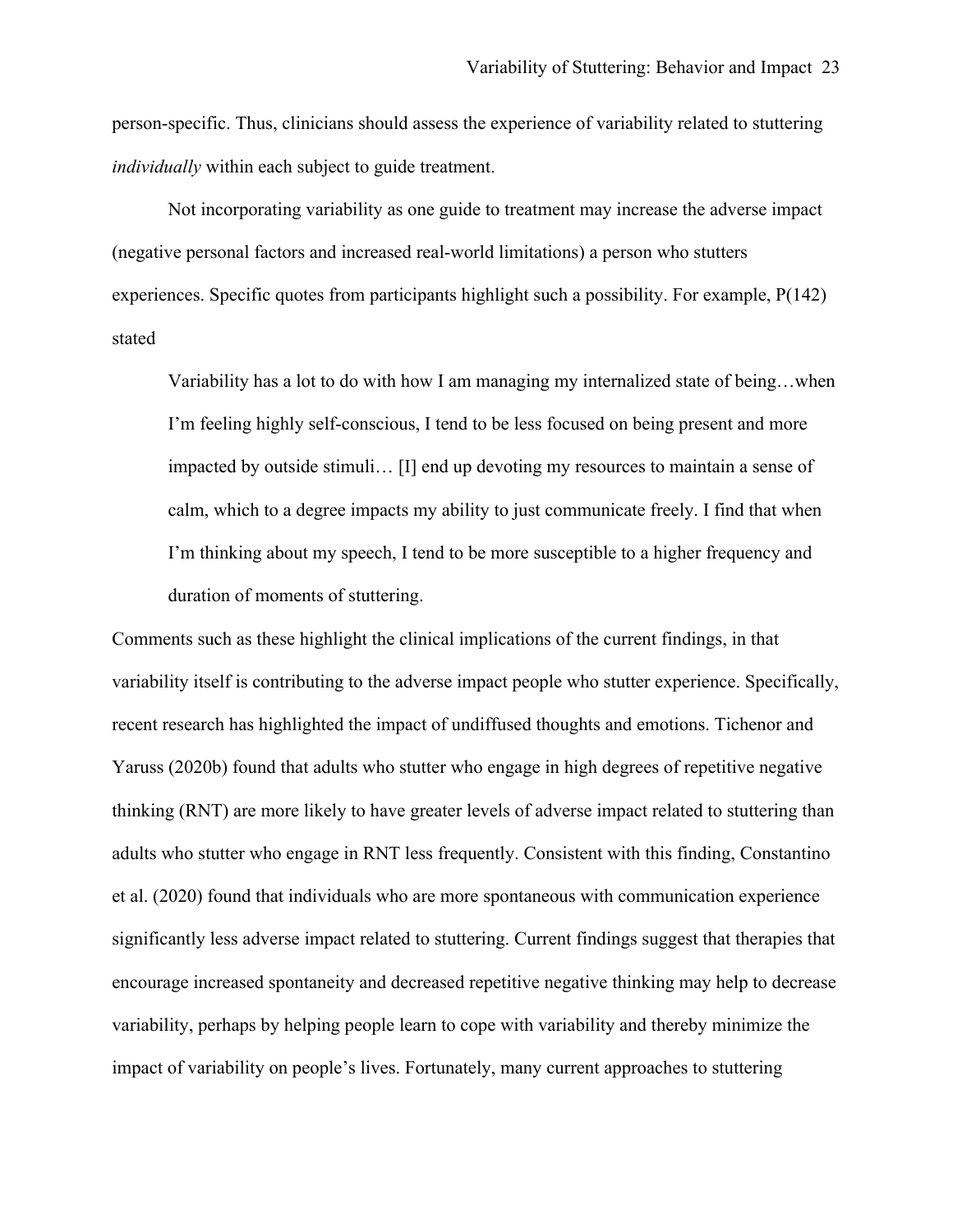treatment seek to help speakers understand their thoughts associated with stuttering and to defuse their emotional reactions from those thoughts (Beilby et al., 2012, 2013; Blood, 1995; Boyle, 2011; Cheasman, 2013; Emerick, 1988; Gupta et al., 2016; Harley, 2018; Helgadóttir et al., 2014; Kelman & Wheeler, 2015; Kuster et al., 2013; Menzies et al., 2008, 2009; Plexico & Sandage, 2011; Van Riper, 1973). Importantly, such therapeutic approaches have been shown to decrease some of the adverse impact related to stuttering (Menzies et al., 2008). A clinician who uses such holistic treatment approaches may thereby increase a person's resilience and decrease the likelihood that they will be negatively impacted by variability.

## **Future Directions and Limitations**

This study explored the experiences of variability related to stuttering in adults who stutter. Although the large sample size and detailed qualitative analyses convey confidence in the findings, there are still limitations that must be considered when these results are applied to future research and clinical endeavors. For example, preliminary research has shown that people who stutter who live in different countries or cultures may experience the adverse impact related to stuttering differently (e.g., that there are differences in public perceptions of stuttering across cultures, see St. Louis et al., 2016, for review). Such differences in personal and public perceptions may influence how people experience stuttering in general. Given that variability places a significant burden on people who stutter, it may be fruitful to study whether this burden might be affected by societal perceptions in addition to self-perceptions. Furthermore, the third factor of *Cognitive/Affective aspects* of stuttering was comprised of only 2 items. Though this is the absolute minimum for exploratory factor analyses (Worthington & Whittaker, 2006), and the reliability of this factor was acceptable ( $\alpha$ = .76), future research should replicate this finding with more items to increase confidence in the factor and the findings more broadly.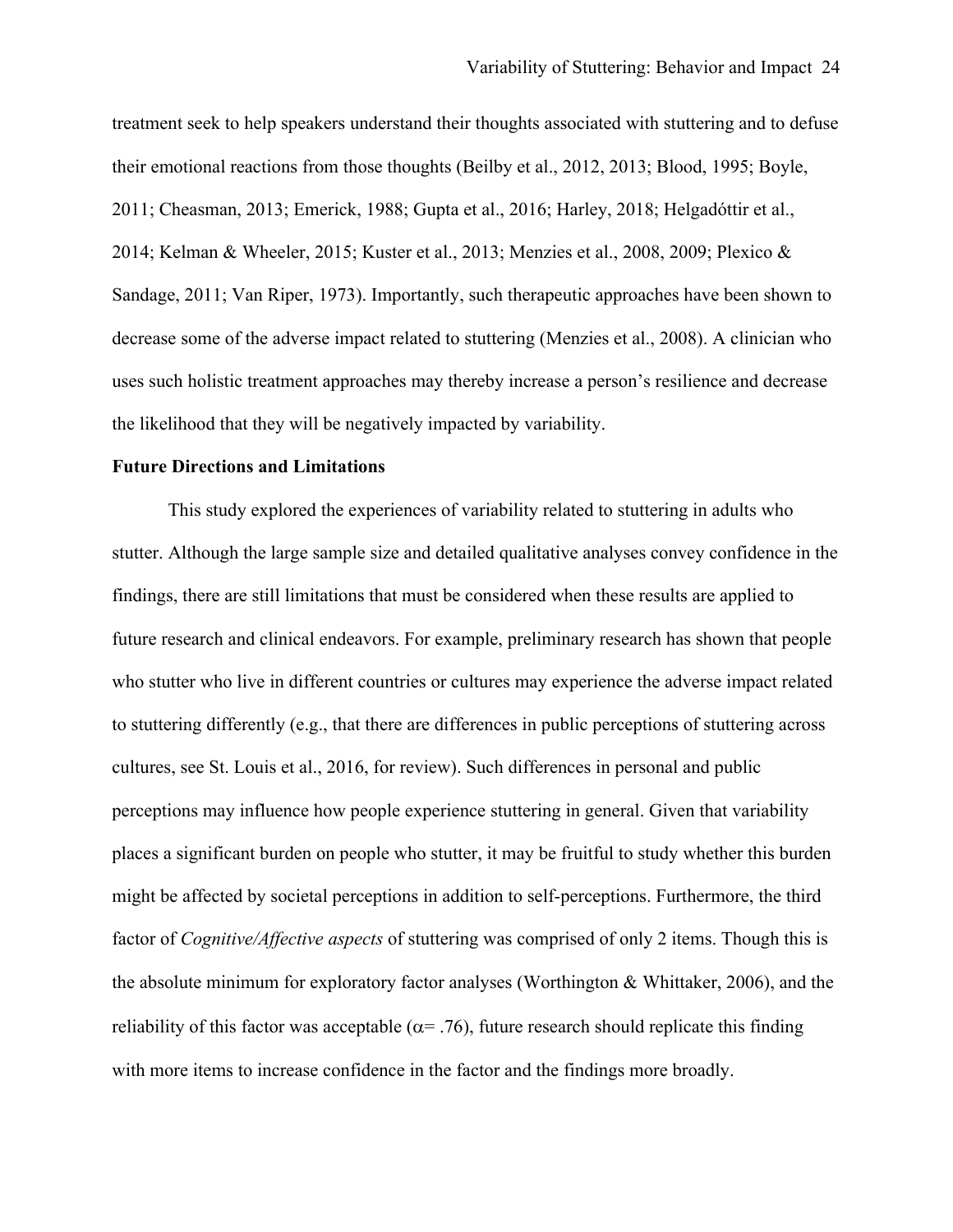Future qualitative work in this area should also explore the experiences of variability as they develop over time. Given that the data from this study come from adults, care should be taken when applying these findings to children. It is possible that children and adolescents who stutter may experience differing degrees of variability or that different aspects of their experience of stuttering might vary in different ways. Exploring these possible differences may add valuable understanding to the development of variability and its impact over time.

Quantitative data from this study suggest that *More*-*Internal* aspects of stuttering (e.g., frequency, struggle, duration, etc.) are experienced as variable, though not to the same degree as *More-External* features (e.g., tension, avoidance, reactions of others). Past researchers have suggested using speech samples over multiple time points or in multiple environments as a way to capture a measure of the person's *true* stuttering that is indicative of the person's speech in the real-world (Costello & Ingham, 1984; Gordon & Luper, 1992; J. C. Ingham & Riley, 1998; O'Brian, Packman, & Onslow, 2004; Sawyer & Yairi, 2006; Yaruss, 1997a). A critical and open question remains of how much or how many speech samples are enough to capture a person's experience of stuttering— or even whether there is such a construct as a single, "true" stuttering, if the experience is inherently variable. Future research should more directly address this with *in situ*, with day-long, week-long, or month-long speech samples collected in numerous real-world situations and with different conversation partners as a person lives their life. Relatedly, future work should expand the items in this study to other aspects of the overall experience of stuttering (e.g., acceptance or communicative effectiveness) to ascertain whether these aspects of the stuttering condition are also experienced as being variable.

## **Summary**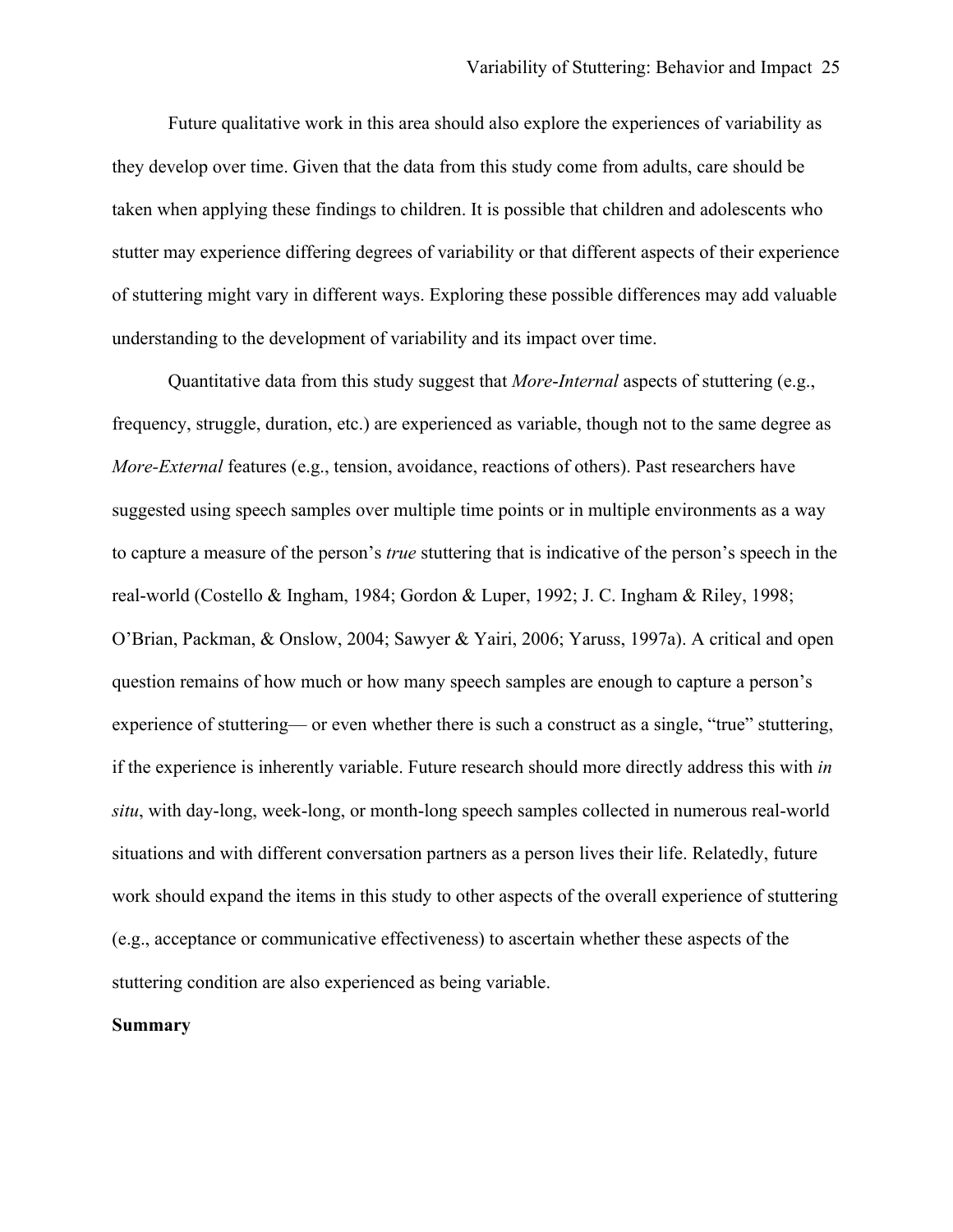This study demonstrates that variability related to stuttering is one of the most frustrating aspects of living with the condition and that variability of all aspects of stuttering is common for people who stutter. The qualitative data further highlight the importance and nature of variability as it relates to both clinical work and research with people who stutter. Accounting for variability in a way that is consistent with the experiences of people who stutter may therefore lead to more accurate assessment, more effective treatments, and greater generalizability of research findings.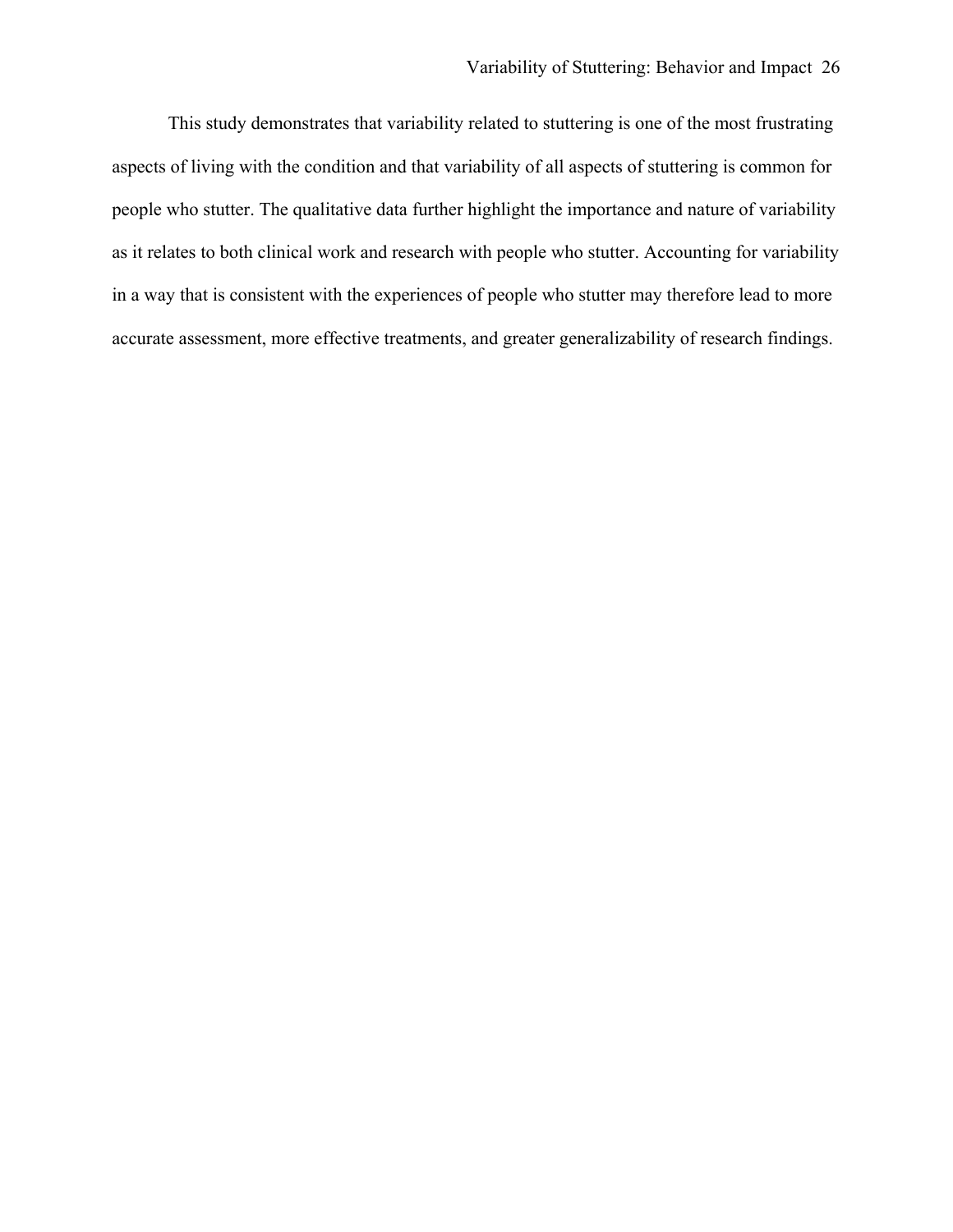# References

- Beilby, J. M., Byrnes, M. L., Meagher, E. L., & Yaruss, J. S. (2013). The impact of stuttering on adults who stutter and their partners. *Journal of Fluency Disorders*, *38*(1), 14–29. https://doi.org/10.1016/j.jfludis.2012.12.001
- Beilby, J. M., Byrnes, M. L., & Yaruss, J. S. (2012). Acceptance and Commitment Therapy for adults who stutter: Psychosocial adjustment and speech fluency. *Journal of Fluency Disorders*, *37*(4), 289–299. https://doi.org/10.1016/j.jfludis.2012.05.003
- Blood, G. W. (1995). A behavioral-cognitive therapy program for adults who stutter: Computers and counseling. *Journal of Communication Disorders*, *28*(2), 165–180. https://doi.org/10.1016/0021-9924(95)00008-2
- Boyatzis, R. E. (1998). *Transforming qualitative information: thematic analysis and code development*. Sage Publications.
- Boyle, M. P. (2011). Mindfulness training in stuttering therapy: A tutorial for speech-language pathologists. *Journal of Fluency Disorders*, *36*(2), 122–129. https://doi.org/10.1016/j.jfludis.2011.04.005
- Braun, V., & Clarke, V. (2006). Using Thematic Analysis in Psychology. *Qualitative Research in Psychology*, *3*(2), 77–101. https://doi.org/https://doi.org/10.1191/1478088706qp063oa
- Briggs, S. R., & Cheek, J. M. (1986). The role of factor analysis in the development and evaluation of personality scales. *Journal of Personality*, *54*(1), 106–148. https://doi.org/10.1111/j.1467-6494.1986.tb00391.x
- Charmaz, K. (2004). Premises, principles, and practices in qualitative research: Revisiting the foundations. *Qualitative Health Research*, *14*(7), 976–993. https://doi.org/10.1177/1049732304266795
- Cheasman, C. (2013). A mindful approach to stammering. In C. Cheasman, R. Everard, & S. Simpson (Eds.), *Stammering Therapy from the Inside* (pp. 227–265). J & R Press.
- Constantino, C., Eichorn, N., Buder, E. H., Beck, J. G., & Manning, W. H. (2020). The Speaker ' s Experience of Stuttering: Measuring Spontaneity. *Journal of Speech Language and Hearing Research*, 1–19.
- Constantino, C., Leslie, P., Quesal, R., & Yaruss, J. S. (2016). A preliminary investigation of daily variability of stuttering in adults. *Journal of Communication Disorders*, *60*, 39–50. https://doi.org/http://dx.doi.org/10.1016.02.001
- Constantino, C., Manning, W. H., & Nordstrom, S. N. (2017). Rethinking covert stuttering. *Journal of Fluency Disorders*, *53*, 26–40. https://doi.org/10.1016/j.jfludis.2017.06.00
- Conture, E. G. (1990). *Stuttering* (2nd ed.). Prentice Hall.
- Conture, E. G. (2001). *Stuttering: Its nature, diagnosis, and treatment.* Allyn & Bacon.
- Cortina, J. M. (1993). What Is Coefficient Alpha? An Examination of Theory and Applications. *Journal of Applied Psychology*, *78*(1), 98–104. https://doi.org/10.1037/0021-9010.78.1.98
- Costello, J. M., & Ingham, R. J. (1984). Assessment strategies for stuttering. In R. F. Curlee & W. H. Perkins (Eds.), *Nature and treatment of stuttering: New directions*. College-Hill Press.
- Craig, Blumgart, E., & Tran, Y. (2009). The impact of stutteirng on the quality of life in adults who stutter. *Journal of Fluency Disorders*, *34*(2), 21–61.
- Creswell, J. W. (2013). *Qualitative inquiry and research design: Choosing among five approaches*. Sage Publications.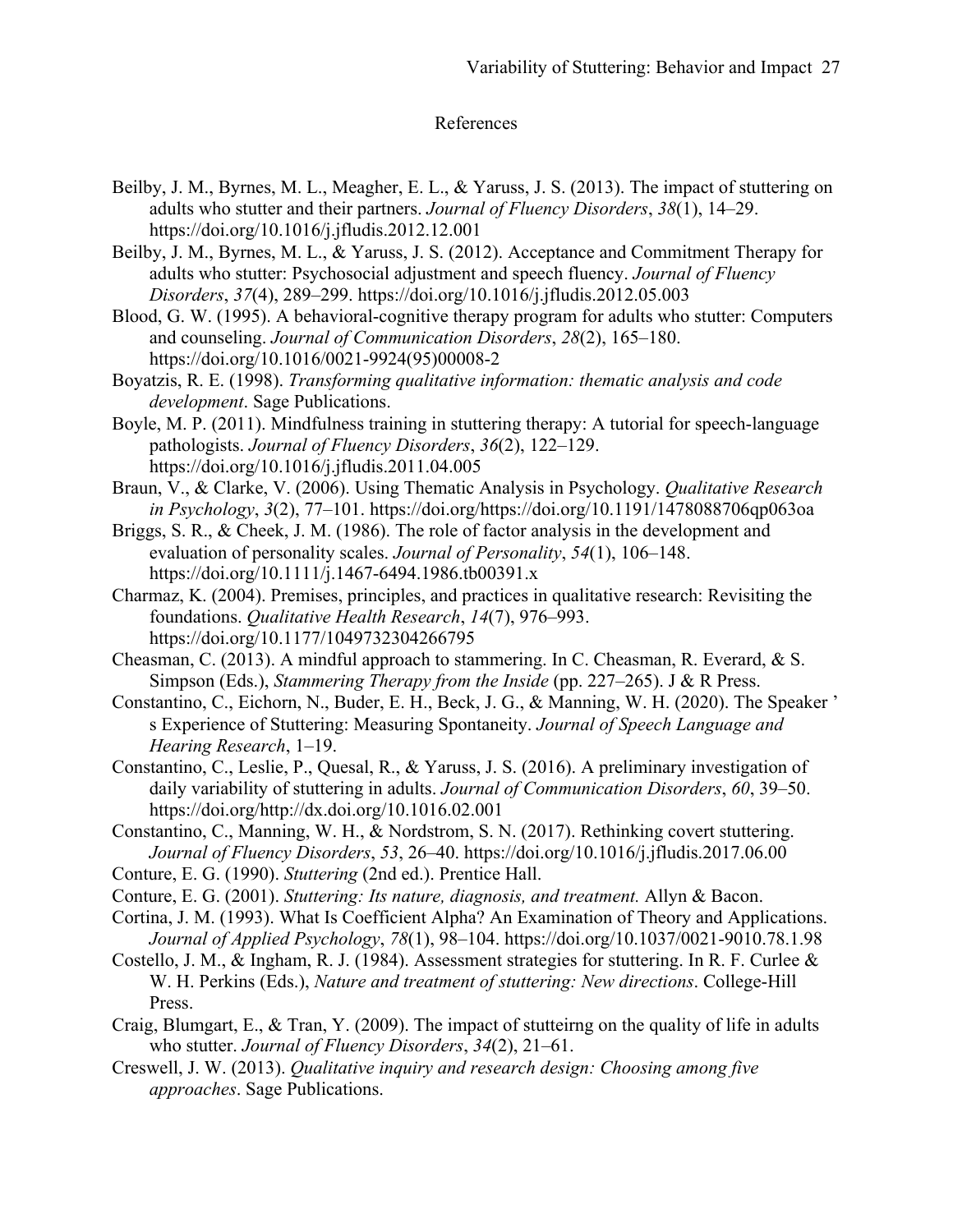- Cronbach, L. (1951). Coefficient alpha and the internal structure of tests. *Psychometrika*, *16*(3), 297–334. https://doi.org/10.1007/BF02310555
- Douglass, E., & Quarrington, B. (1952). The differentiation of interiorized and exteriorized secondary stuttering. *J Speech Hear Disord*, *17*(4), 377–385. http://www.ncbi.nlm.nih.gov/pubmed/13023789

Emerick, L. L. (1988). Counseling Adults who Stutter: A Cognitive Approach. *Seminars in Speech and Language*, *9*(3), 257–267. https://doi.org/10.1055/s-0028-1082470

Field, A. (2003). *Discovering Statistics using SPSS* (4th ed.). Sage.

Fusch, P. I., & Ness, L. R. (2015). Are we there yet? Data saturation in qualitative research. *The Qualitative Report*, *20*(9), 1408–1416. http://nsuworks.nova.edu/tqr/vol20/iss9/3

Goodman, L. (1961). Snowball Sampling. *The Annals of Mathematical Statistics*, *32*(1), 148– 170. https://www.jstor.org/stable/2237615

Gordon, P. A., & Luper, H. L. (1992). The Early Identification of Beginning Stuttering II. *American Journal of Speech-Language Pathology*, *1*(4), 49–55. https://doi.org/10.1044/1058-0360.0104.49

- Gregory, H. H., & Hill, D. (1999). Differential Evaluation—Differential Therapy for Stuttering Children. In R. F. Curlee (Ed.), *Stuttering and related disorders of fluency* (2nd ed., pp. 22– 42). Thieme.
- Gupta, S. K., Yashodhara, G. Y., & Vasudha, H. H. (2016). Cognitive behavior therapy and mindfulness training in the treatment of adults who stutter. *The International Journal of Indian Psychology*, *3*(3), 78–87. https://doi.org/18.01.010/20160303
- Hair, J., Tatham, R., Anderson, R., & Black, W. (1998). *Multivariate Data Analysis* (5th ed.). Prentice-Hall.
- Harley, J. (2018). The Role of Attention in Therapy for Children and Adolescents Who Stutter: Cognitive Behavioral Therapy and Mindfulness-Based Interventions. *American Journal of Speech-Language Pathology*, *27*(3S), 1139–1151. https://doi.org/10.1044/2018\_AJSLP-ODC11-17-0196
- Helgadóttir, F. D., Menzies, R. G., Onslow, M., Packman, A., & O'Brian, S. (2014). A standalone Internet cognitive behavior therapy treatment for social anxiety in adults who stutter: CBTpsych. *Journal of Fluency Disorders*, *41*(C), 47–54. https://doi.org/10.1016/j.jfludis.2014.04.001
- Huang, R. (2016). *RQDA: R-based qualitative data analysis*. R Package Version 0.2-8. http://rqda.r-forge.r-project.org/
- Ingham, J. C., & Riley, G. D. (1998). Guidelines for documentation of treatment efficacy for young children who stutter. *Journal of Speech, Language, and Hearing Research*, *41*(4), 753–770. https://doi.org/10.1044/jslhr.4104.753
- Ingham, R. J. (1975). A comparison of covert and overt assessment procedures in stuttering therapy outcome evaluation. *Journal of Speech and Hearing Research*, *18*(2), 346–354. https://doi.org/10.1044/jshr.1802.346
- Ingham, R. J. (1980). Modification of maintenance and generalization during stuttering treatment. *Journal of Speech and Hearing Research*, *23*(4), 732–745. https://doi.org/10.1044/jshr.2304.732
- Jackson, E. S., Yaruss, J. S., Quesal, R., Terranova, V., & Whalen, D. H. (2015). Responses of adults who stutter to the anticipation of stuttering. *Journal of Fluency Disorders*, 1–25. https://doi.org/10.1016/j.jfludis.2015.05.002
- Johnson, K., Karrass, J., Conture, E. G., & Walden, T. (2009). Influence of stuttering variation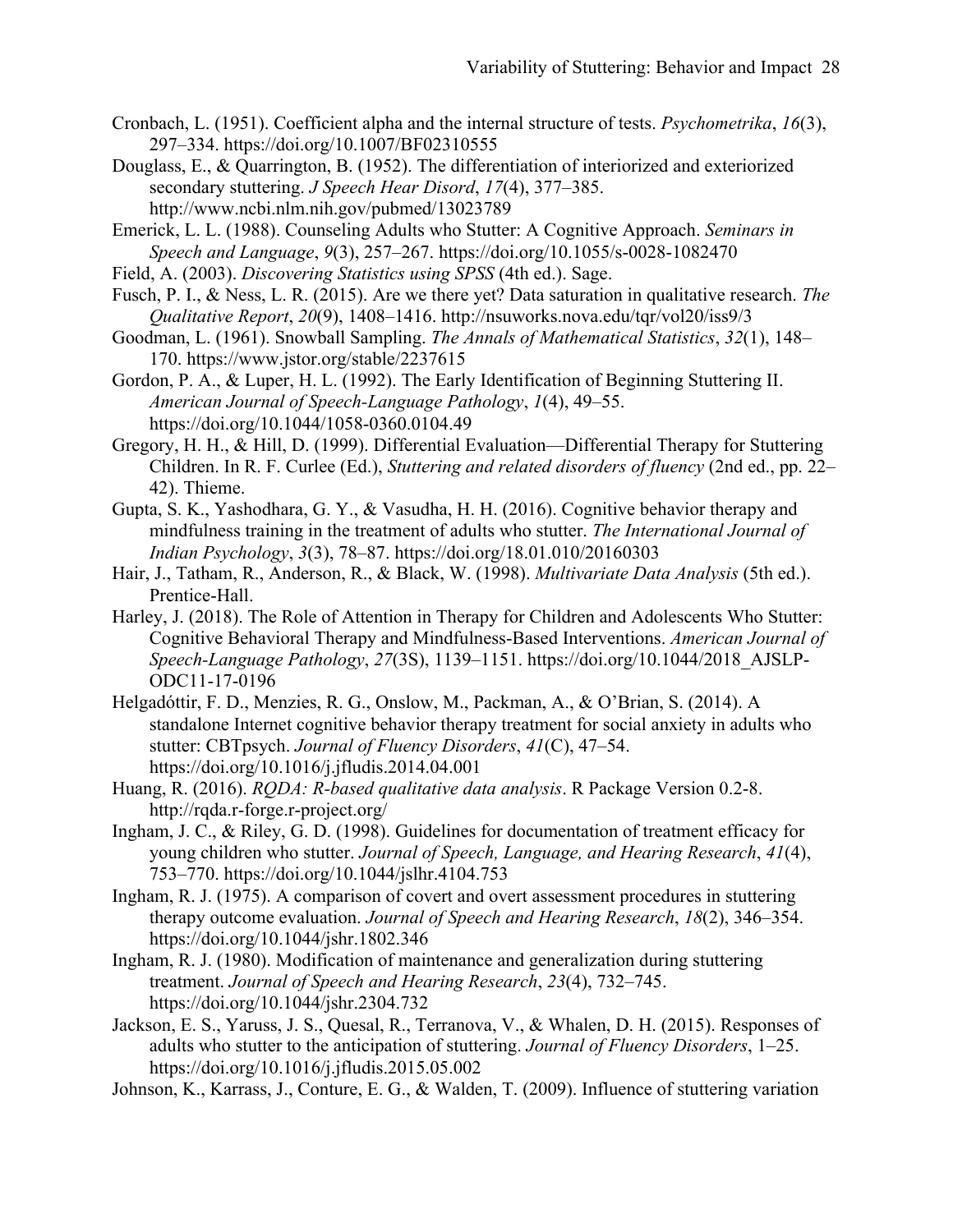on talker group classification in preschool children: Preliminary findings. *Journal of Communication Disorders*, *42*(3), 195–210. https://doi.org/10.1016/j.jcomdis.2008.12.001

- Kelman, E., & Wheeler, S. (2015). Cognitive Behaviour Therapy with children who stutter. *Procedia - Social and Behavioral Sciences*, *193*, 165–174. https://doi.org/10.1016/j.sbspro.2015.03.256
- Kuster, J. M., Palasik, S., Gabel, R. M., Donaher, J., & Healey, E. C. (2013). *Stuttering and suicide: Our experiences and responsibilities [Conference Session]*. American Speech, Language, and Hearing Association.
- Logan, K. J., & Haj-Tas, M. A. (2007). Effect of sample size on the measurement of stutter-like disfluencies. *Perspectives on Fluency & Fluency Disorders*, *17*(3), 3.
- Ludecke, D. (2020). *sjPlot: Data Visualization for Statistics in Social Science* (R package version 2.8.3). https://doi.org/10.5281/zenodo.1308157
- Matsunaga, M. (2010). How to factor-analyze your data right: Do's, don'ts, and how-to's. *International Journal of Psychological Research*, *3*(1), 97–110. https://doi.org/10.4090/juee.2008.v2n2.033040
- Menzies, R. G., O'Brian, S., Onslow, M., & Packman, A. (2008). An Experimental Clinical Trial of a Cognitive-Behavior Therapy Package for Chronic Stuttering. *Journal of Speech, Language and Hearing Research*, *51*(6), 1451–1464.
- Menzies, R. G., Onslow, M., Packman, A., & O'Brian, S. (2009). Cognitive behavior therapy for adults who stutter: A tutorial for speech-language pathologists. *Journal of Fluency Disorders*, *34*(3), 187–200. https://doi.org/10.1016/j.jfludis.2009.09.002
- Murphy, B., Quesal, R., & Gulker, H. (2007). Covert Stuttering. *Perspectives on Fluency and Fluency Disorders*, *17*, 4–9.
- Myers, M. D., & Newman, M. (2007). The qualitative interview in IS research: Examining the craft. *Information and Organization*, *17*(1), 2–26. https://doi.org/10.1016/j.infoandorg.2006.11.001
- O'Brian, S., Packman, A., & Onslow, M. (2004). Self-Rating of Stuttering Severity as a Clinical Tool. *American Journal of Speech-Language Pathology*, *13*, 219–226.
- O'Brian, S., Packman, A., Onslow, M., & O'Brian, N. (2004). Measurement of Stuttering in Adults. *Journal of Speech, Language, and Hearing Research*, *47*(5), 1081–1087. https://doi.org/10.1044/1092-4388(2004/080)
- Plexico, L. W., Manning, W. h., & DiLollo, A. (2010). Client perceptions of effective and ineffective therapeutic alliances during treatment for stuttering. *Journal of Fluency Disorders*, *35*(4), 333–354. https://doi.org/10.1016/j.jfludis.2010.07.00
- Plexico, L. W., & Sandage, M. J. (2011). A Mindful Approach to Stuttering Intervention. *Perspectives on Fluency and Fluency Disorders*, *21*(2), 43. https://doi.org/10.1044/ffd21.2.43
- Qualtrics. (2020). *Qualtrics* (February, 2019). https://www.qualtrics.com/
- R Core Team. (2020). *R: A language and environment for statistical computing.* (3.6.2 (2019-12- 12)). The R Foundation for Statistical Computing.
- Revelle, W. (2019). *Psych: Psychological, Psychometric, and Personality Research* (1.9.12.). Northwestern University. https://cran.r-project.org/package=psych
- Riley, G. D. (2009). *Stuttering severity instrument* (4th ed.). Pro-Ed.
- RStudio. (2020). *RStudio: Integrated Development for R*. Rstudio, PBC. http://www.rstudio.com/.
- Russell, D. W. (2002). In search of underlying dimensions: The use (and abuse) of factor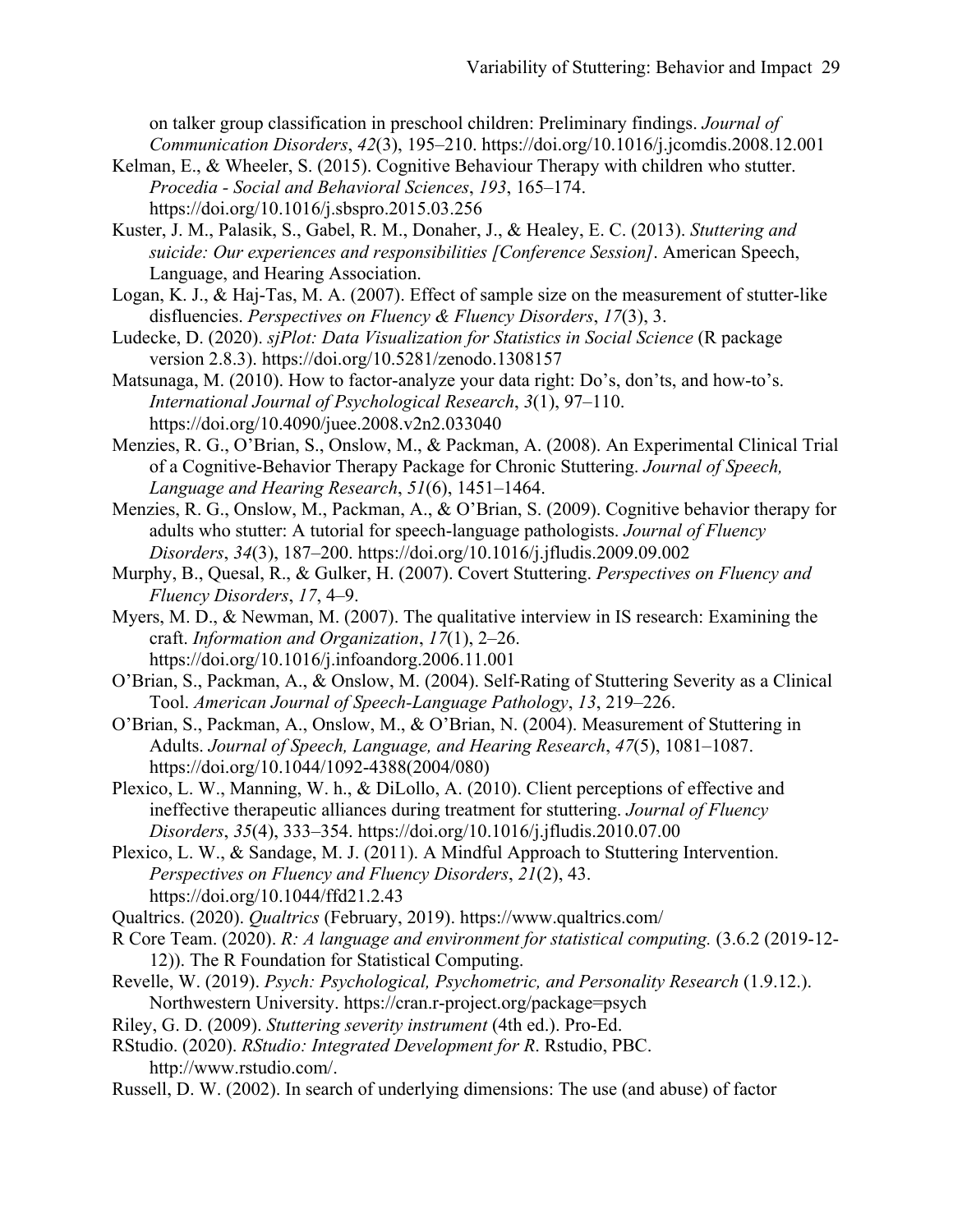analysis in Personality and Social Psychology Bulletin. *Personality and Social Psychology Bulletin*, *28*(12), 1629–1646. https://doi.org/10.1177/014616702237645

- Sawyer, J., & Yairi, E. (2006). The Effect of Sample Size on the Assessment of Stuttering Severity. *American Journal of Speech-Language Pathology*, *15*(February 2006), 36–44. https://doi.org/10.1044/1058-0360(2006/005)
- Shulman, E. (1955). Factors influencing the variabilty of stuttering. In W. Johnson & R. Leutenegger (Eds.), *1Stuttering in children and adults*. University of Minnesota Press.
- Smith, A., & Weber, C. (2017). How Stuttering Develops: The Multifactorial Dynamic Pathways Theory. *Journal of Speech Language Hearing and Research*, 1–23. https://doi.org/10.1044/2017\_JSLHR-S-16-0343
- St. Louis, K. O., Sønsterud, H., Junuzović-Žunić, L., Tomaiuoli, D., Del Gado, F., Caparelli, E., Theiling, M., Flobakk, C., Helmen, L. N., Heitmann, R. R., Kvenseth, H., Nilsson, S., Wetterling, T., Lundström, C., Daly, C., Leahy, M., Tyrrell, L., Ward, D., & Wesierska, M. (2016). Public attitudes toward stuttering in Europe: Within-country and between-country comparisons. *Journal of Communication Disorders*, *62*, 115–130. https://doi.org/10.1016/j.jcomdis.2016.05.010
- Starkweather, C. W. (1987). *Fluency and Stuttering*. Prentice-Hall.
- Syed, M., & Nelson, S. C. (2015). Guidelines for Establishing Reliability When Coding Narrative Data. *Emerging Adulthood*, *3*(6), 375–387. https://doi.org/10.1177/2167696815587648
- Tabachnick, B. G., & Fidell, L. S. (2019). *Using Multivariate Statistics* (7th ed.). Pearson.
- Tichenor, S. E., Leslie, P., Shaiman, S., & Yaruss, J. S. (2017). Speaker and Observer Perceptions of Physical Tension During Stuttering. *Folia Phoniatrica et Logopaedica : Official Organ of the International Association of Logopedics and Phoniatrics (IALP)*, *69*(4), 180–189. https://doi.org/https://doi.org/10.1159/000486032
- Tichenor, S. E., & Yaruss, J. S. (2018). A Phenomenological Analysis of the Moment of Stuttering. *American Journal of Speech-Language Pathology*, *27*, 1180–1194. https://doi.org/10.1044/2018\_AJSLP-ODC11-17-0192
- Tichenor, S. E., & Yaruss, J. S. (2019a). Group Experiences and Individual Differences in Stuttering. *Journal of Speech, Language & Hearing Research*, *62*, 4335–4350. https://doi.org/https://doi.org/10.1044/2019\_JSLHR-19-00138
- Tichenor, S. E., & Yaruss, J. S. (2019b). Stuttering As Defined By People Who Stutter. *Journal of Speech, Language, and Hearing Research*, *62*, 4356–4369. https://doi.org/https://doi.org/10.1044/2019\_JSLHR-19-00137
- Tichenor, S. E., & Yaruss, J. S. (2020a). Recovery and Relapse: Perspectives from Adults who Stutter. *Journal of Speech, Language, and Hearing Research*, *63*(7). https://doi.org/https://doi.org/10.1044/2020\_JSLHR-20-00010
- Tichenor, S. E., & Yaruss, J. S. (2020b). Repetitive Negative Thinking, Temperament, and Adverse Impact in Adults Who Stutter. *American Journal of Speech-Language Pathology*, *29*, 201–215. https://doi.org/https://doi.org/10.1044/2019\_AJSLP-19-00077
- Van Riper, C. (1973). *The treatment of stuttering*. Prentice-Hall.
- Van Riper, C. (1982). *The nature of stuttering*. Prentice Hall.
- Wickham, H. (2016). *ggplot2: Elegant Graphics for Data Analysis*. Springer-Verlag. https://ggplot2.tidyverse.org
- Worthington, R. L., & Whittaker, T. A. (2006). Scale Development Research: A Content Analysis and Recommendations for Best Practices. *The Counseling Psychologist*, *34*(6),